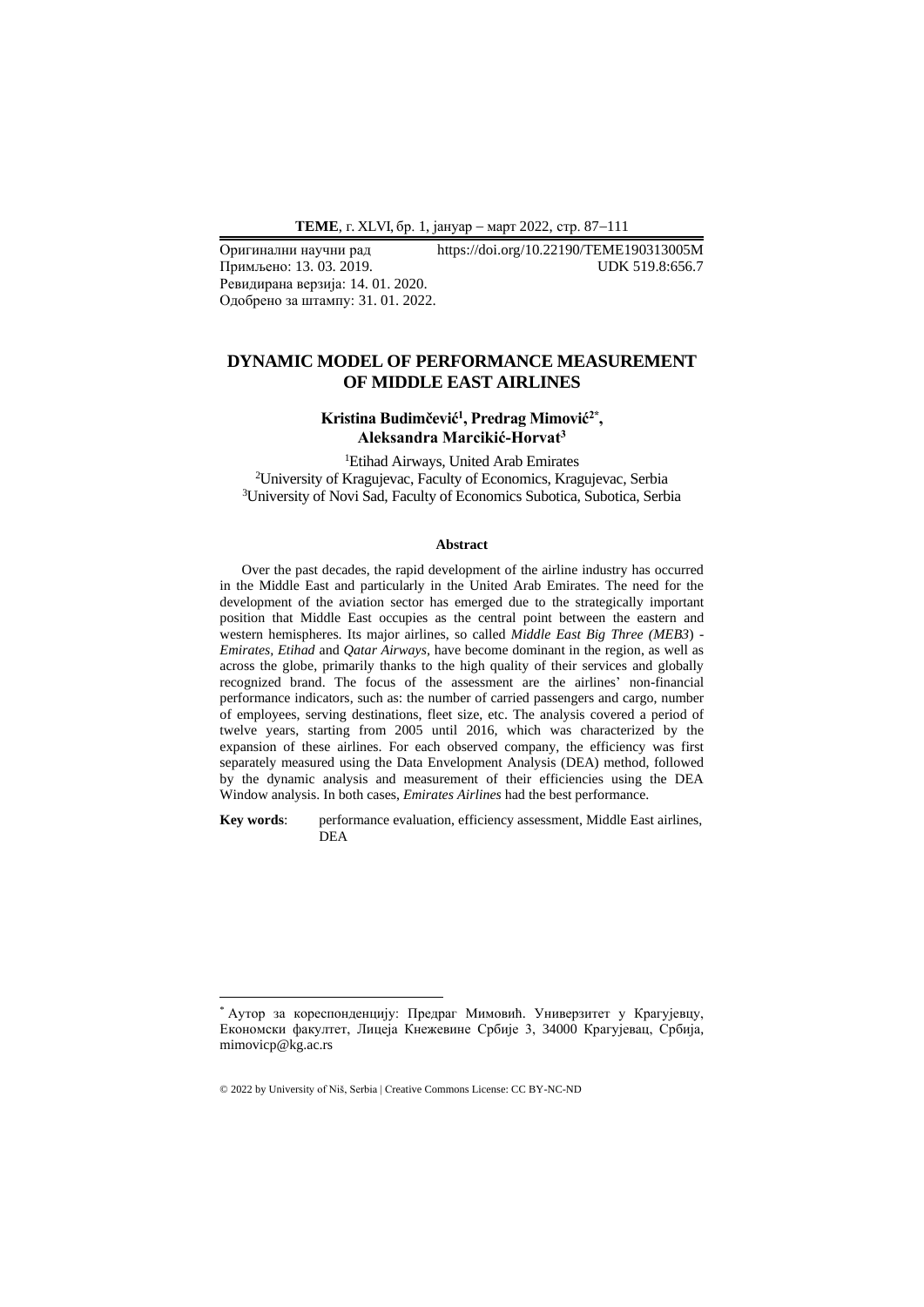# **ДИНАМИЧКИ МОДЕЛ МЕРЕЊА ПЕРФОРМАНСИ БЛИСКОИСТОЧНИХ АВИО-КОМПАНИЈА**

#### **Апстракт**

Последњих деценија дошло je до наглог развоја авио-индустрије на Блиском истоку, првенствено у Уједињеним Арапским Емиратима. Потреба за развојем авио-сектора јавила се услед стратешки важног положаја који Блиски исток заузима као средишња тачка између источне и западне хемисфере. Велике авиокомпаније, попут *Emirates*, *Etihad* и *Qatar Airways*, постале су доминантне на својим локалним и међународним тржиштима, првенствено захваљујући квалитету услужне понуде и глобално препознатљивом бренду. У оквиру емпиријског истраживања нагласак је на оцени ефикасности поменутих авио-компанија, имајући у виду њихове нефинансијске индикаторе пословања као што су: број путника, број дестинација, количина превезеног терета итд. Анализа разматра период од дванаест година, конкретније од 2005. до 2016. године, који карактерише експанзиван развој све три авио-компаније. За сваку посматрану компанију, ефикасност је најпре посебно мерена применом методе Анализе обавијања података (DEA), након чега је примењена динамичка анализа и мерење њихових ефикасности применом *DEA Window* анализе. У оба случаја, најбоље перформансе показала је компанија *Emirates Airlines*.

**Кључне речи**: вишекритеријумска анализа, евалуација перформанси, ефикасност авио-компанијa Блиског истока, DEA.

#### *INTRODUCTION*

The era of innovative technology, globalization, contemporary lifestyle and increased income has contributed to the growing importance of the air transportation globally. The high demand for air transport has led to the emergence of numerous local and international airlines across the globe, as well as towards the rapid expansion of the Middle East airlines. The three major Middle East airlines, *Emirates, Etihad* and *Qatar Airways* dominate nowadays not only in the region, but also globally, thanks to their extensive network coverage, superior service quality and innovative business concepts.

The subject of this research is the efficiency assessment of the three mentioned airlines over the past twelve years. For the purpose of the analysis, *DEA* methodology was applied in order to compare the systems that operate under similar conditions. The aim of the study is to conduct a comprehensive analysis of the airlines' efficiency based on the 5 nonfinancial parameters, i.e. the chosen key performance indicators. It is expected that the obtained results will help their senior management better understand the current airline position with regard to their past performance, as well as towards their competitors. Besides that, it is expected that the results of the analysis will indicate which performance dimensions still need to be improved and which are at a satisfactory level in case of each airline. The data set for the analysis was obtained from the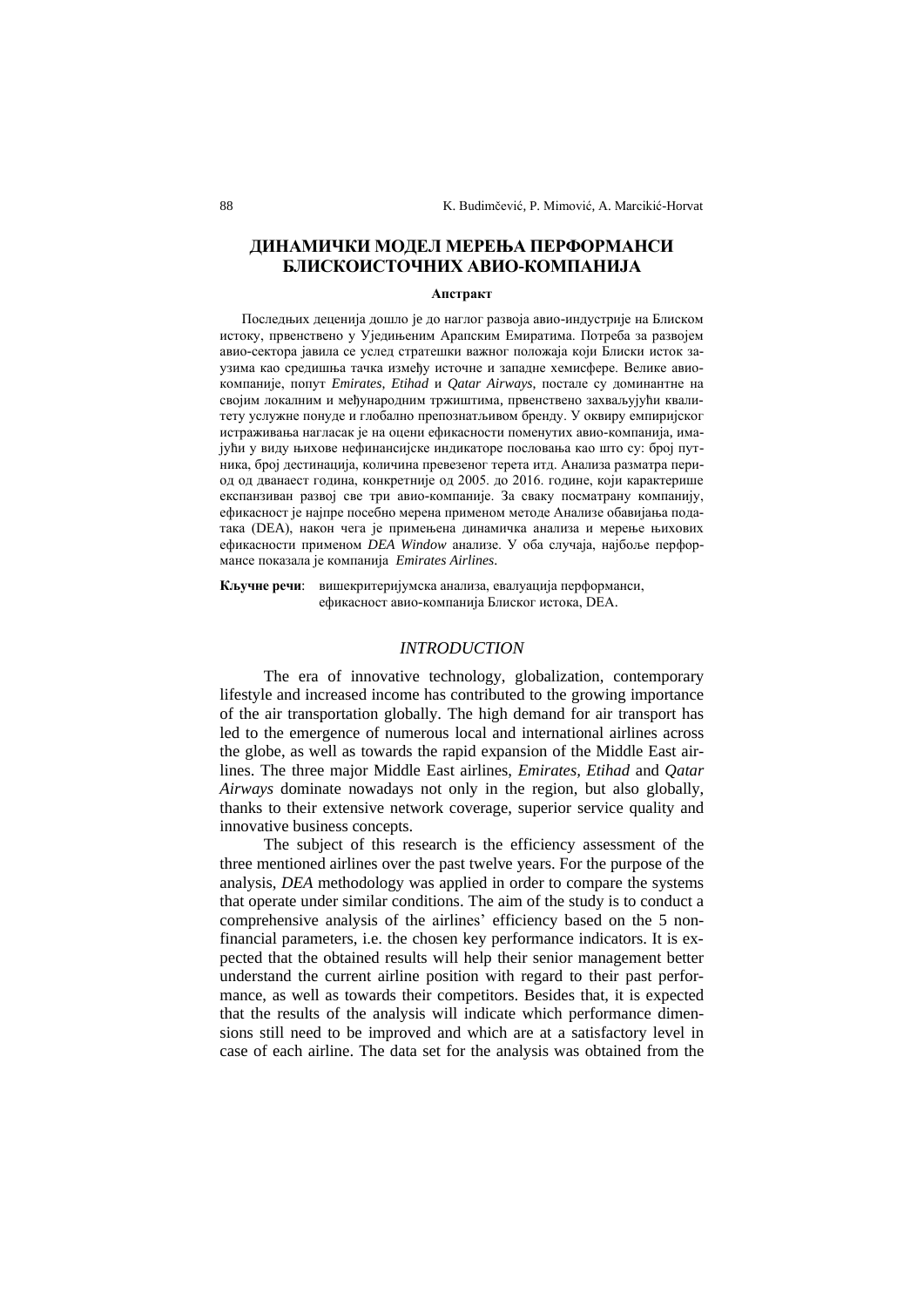airlines' annual reports over the period of twelve years. The parameters that were taken into account are non-financial performance indicators, which together with the financial ones reflect the overall efficiency of the airlines' operations.

#### *Literature review*

*DEA* is a specifically designed tool for measuring the efficiency of complex entities that have various inputs and outputs, with the aim to achieve maximum outputs with minimally engaged inputs. Banker, Cummins, & Klumpes (2010) are of the opinion that the non-parametric methods, such as *DEA*, can identify the best practices based on the performance evaluation of the organizations within a particular business area. Compared to the traditional financial indicators, *DEA* is considered to be the superior tool as it summarizes multiple performance indicators into a single measure that embraces the diversity of the observed units (companies) under one multidimensional framework. Numerous studies attempted to assess the efficiency in different business areas using *DEA* methodology, such as the banking sector (Paradi et al, 2004; Asaftei & Kumbhakar, 2008), the traffic sector where *DEA* was used to assess the efficiency of the rail network in the UK (Kennedy & Smith, 2004), as well as the road transport efficiency in Norway (Odeck & Alkadi, 2004).

When it comes to the airline industry, performance management is a crucial tool for the efficient management of all the aspects of the modern airlines' businesses. This was evidenced by the numerous previous studies that have made significant practical and theoretical contribution towards this field of research (Scheraga, 2004; Barbot et al, 2008; Tsaur, Chang & Yen, 2002; Grafton et al, 2010; Tung et al, 2011; Yayla-Kullu & Tansitpong, 2013; Groen et al 2012; Han et al, 2012; Baker, 2013). When it comes to *DEA* application in the airline industry, authors Yayla-Kullu and Tansitpong (2013) were focused in their study on the service quality evaluation of the twelve American airlines, while authors Coli, Nissi and Rapposelli (2011) implemented *DEA* in order to evaluate the performance of an Italian airline. When it comes to the evaluation of Middle East airlines, two studies can be distinguished – one by Massarat and Jha (2014) and the other by authors Surovitskikh and Lubbe (2008). Massarat and Jha (2014) were evaluating the passengers' perception of the service quality of two UAE airlines - *Etihad* and *Air Arabia*, using the SERVQUAL model. On the other hand, Surovitskikh and Lubbe (2008) were focused on the positioning of the four Middle East airlines - *Emirates, Etihad, Qatar Airways* and *Gulf Air,* in the South African business and leisure travel environment in their study. However, none of the previously conducted studies has evaluated the performance of the three aforementioned airlines using the same parameters and methodology.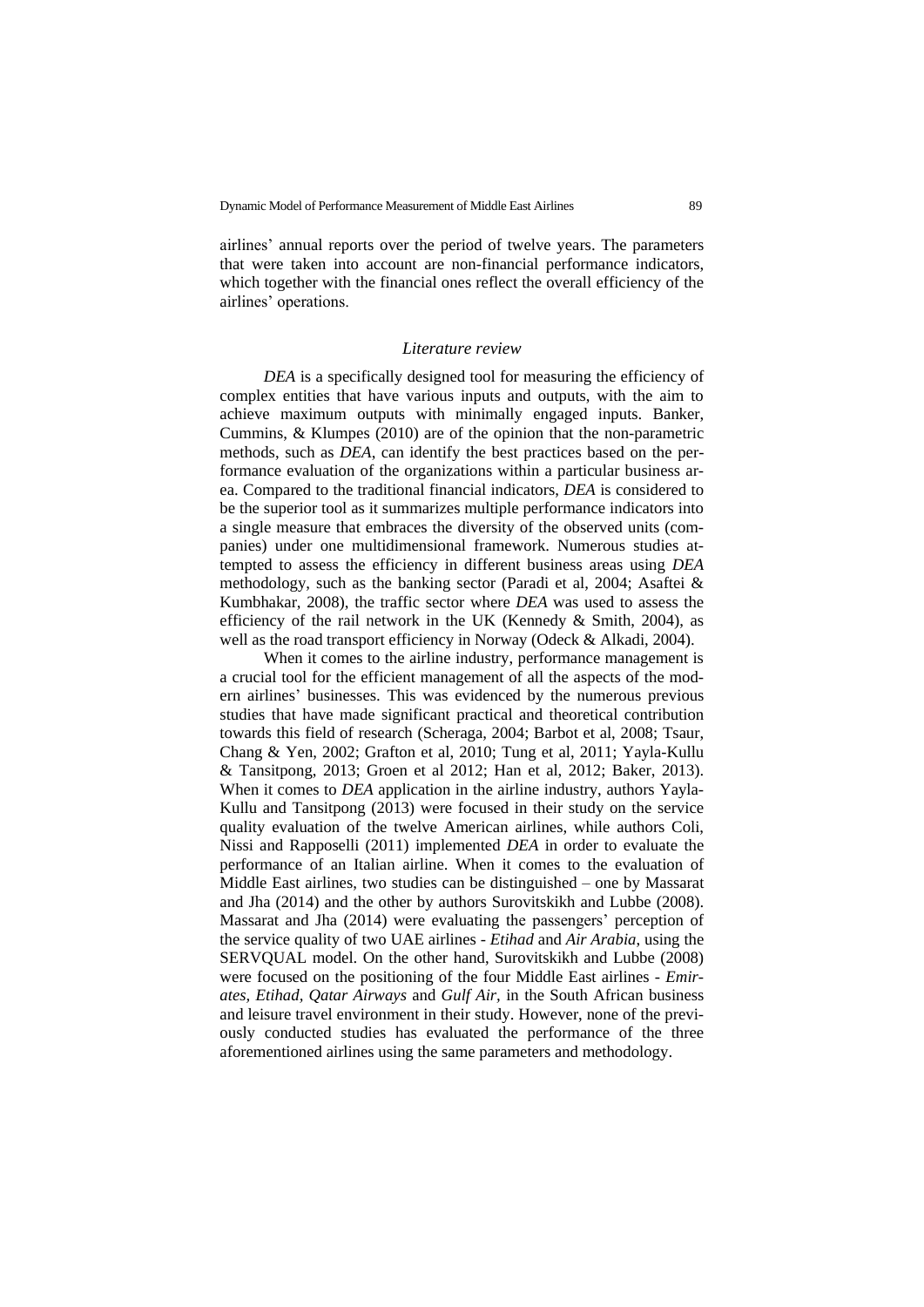#### *METHODOLOGY*

The Data Envelopment Analysis (*DEA*) is a mathematical, nonparametric approach used to calculate the efficiency without requiring specific functional form (Charnes et al, 1994). Accordingly, DEA is used to evaluate decision making units (DMUs) by converging multiple inputs into a single "virtual" input and multiple outputs into a single "virtual" output by using weighed coefficients. DEA has proven to be an adequate technique for assessing the efficiency of non-profit organizations, since the financial performance indicators, such as revenue and profit, cannot be used to measure the efficiency of such organizations. DEA is a measure of the relative efficiency, since it is based on the benchmarking of the observed DMU<sup>s</sup> that are being compared to each other. Within the model, all the data related to input and output variables for each DMU<sup>s</sup> are being inserted into a specific linear program in order to obtain the efficiency of DMUs. The efficiency is being calculated as the ratio of the weighed sum of the outputs and weighed sum of the inputs, with the ranges from 0 to 1. Any deviation from that range is being attributed to the excess of the outputs or lack of the inputs. Within DEA, the weights are assigned to the input and output variables based on optimization, showing their significance. However, when it comes to other multi-criteria methods, it is the decision maker who determines the weights of the chosen inputs and outputs in advance. Charnes et al. (1978) also highlighted that it does not require a formal approach to determine the weights during the efficiency evaluation. What matters is the identification of the inputs and outputs that will be considered, as well as their minimum weights. More about the basic principles of *DEA* application can be found in Dyson (2001), Sarkis, (2002), Sherman, H. D., Zhu, J. (2006), Cook and Seiford (2009).

Unlike the majority of the previously conducted studies that were using financial indicators to evaluate airline efficiency (Scheraga, 2004; Barbot et al, 2008; Fethi et al, 2000), this study focuses on the nonfinancial ones. Accordingly, three inputs (number of employees, aircrafts and destinations) and two outputs (number of carried passengers and cargo) were identified, which appear in every airline annual report, as well as in the literature related to performance evaluation of the airlines (Singh, 2011; Barros, Peypoch, 2009). The chosen parameters are the most common non-financial indicators, which together with the financial ones, provide a composite picture of the overall airline operations. The conducted analysis covers a period of twelve years, which represent twelve decision-making units (DMUs). In order to carry out the analysis, *DEAFrontier* software was used.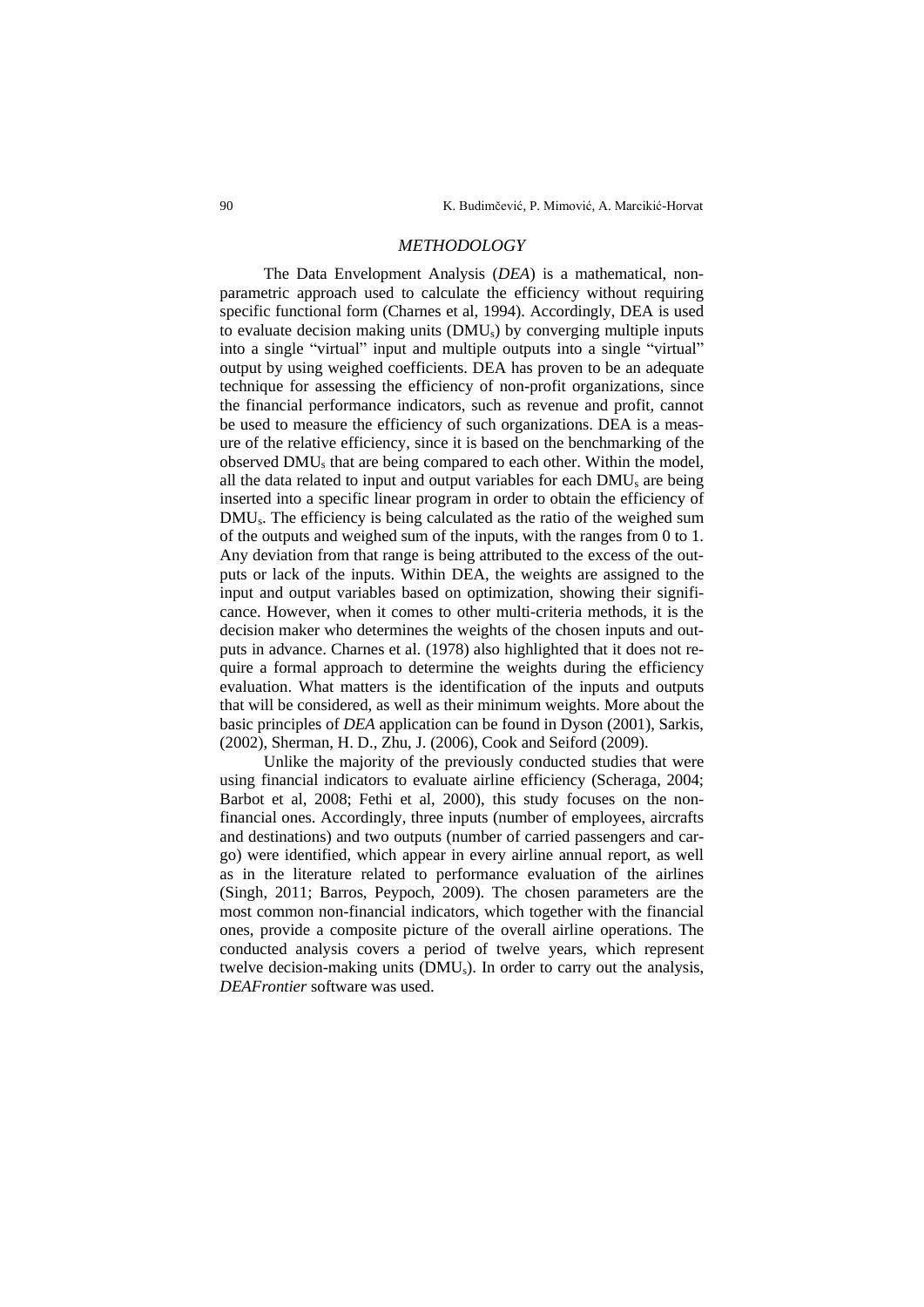# *THE STRUCTURE OF THE RESEARCH PROBLEM*

## *The Impact of the Middle Eastern Airlines on the Development of the Contemporary Air Transport*

The three major Middle Eastern airlines - *Emirates, Qatar and Etihad Airways*, so called *MEB3,* have been in the limelight of the world's aviation scene during the past three decades primarily thanks to their innovative business concepts and rapid expansion. Their local markets have developed from small seaports to the big contemporary metropolis, which possess large international airports operated by air carriers from all over the world. Their hubs that operate on the 24/7 regime is what significantly distinguishes them from their competitors, as they do not close even during night hours. All of them were established by the local governments that provide extensive financial and operational support in every aspect.

Thanks to their unique geographical position, as well as the rapid modernization of the region, Middle Eastern carriers enjoy numerous benefits comparing to the carriers from other continents. According to Аl-Sayeh (2014), *Etihad* and *Qatar Airways* will double the number of carried passengers by 2020, while *Emirates* will continue to be the largest airline in terms of the carried passengers, although with a bit of a slower growth rate (Table 4).

*Таble 1. The expected number of carried passengers in 2013-2020 by MEB3 carriers*

|                        | 2013       | 2020       | Increase $(\% )$ |  |  |  |
|------------------------|------------|------------|------------------|--|--|--|
| Emirates               | 49,963,632 | 88,023,780 | 76%              |  |  |  |
| Etihad                 | 13,505,634 | 27,907,404 | 107%             |  |  |  |
| Qatar                  | 21,581,064 | 47,401,579 | 120%             |  |  |  |
| Source: Al-Sayeh, 2014 |            |            |                  |  |  |  |

In the past decades, *MEB3* carriers have completely changed the image of the contemporary aviation thanks to the innovative business concepts and the high level of service quality, leaving a significant impact on other airlines around the world. Considering their wide network coverage, they have mainly impacted the routes across the Middle East region, as well as in Asia and some parts of Africa, which were previously controlled by other airlines.

Below are some of their common characteristics:

- Their individual size matches or exceeds the size of the major European airlines, such as *British Airways* and *Lufthansa*;
- Massive future fleet orders of *Airbus A380 & 787 Boeing Dreamliner*;
- Favorable geographic position;
- The availability of government financial support;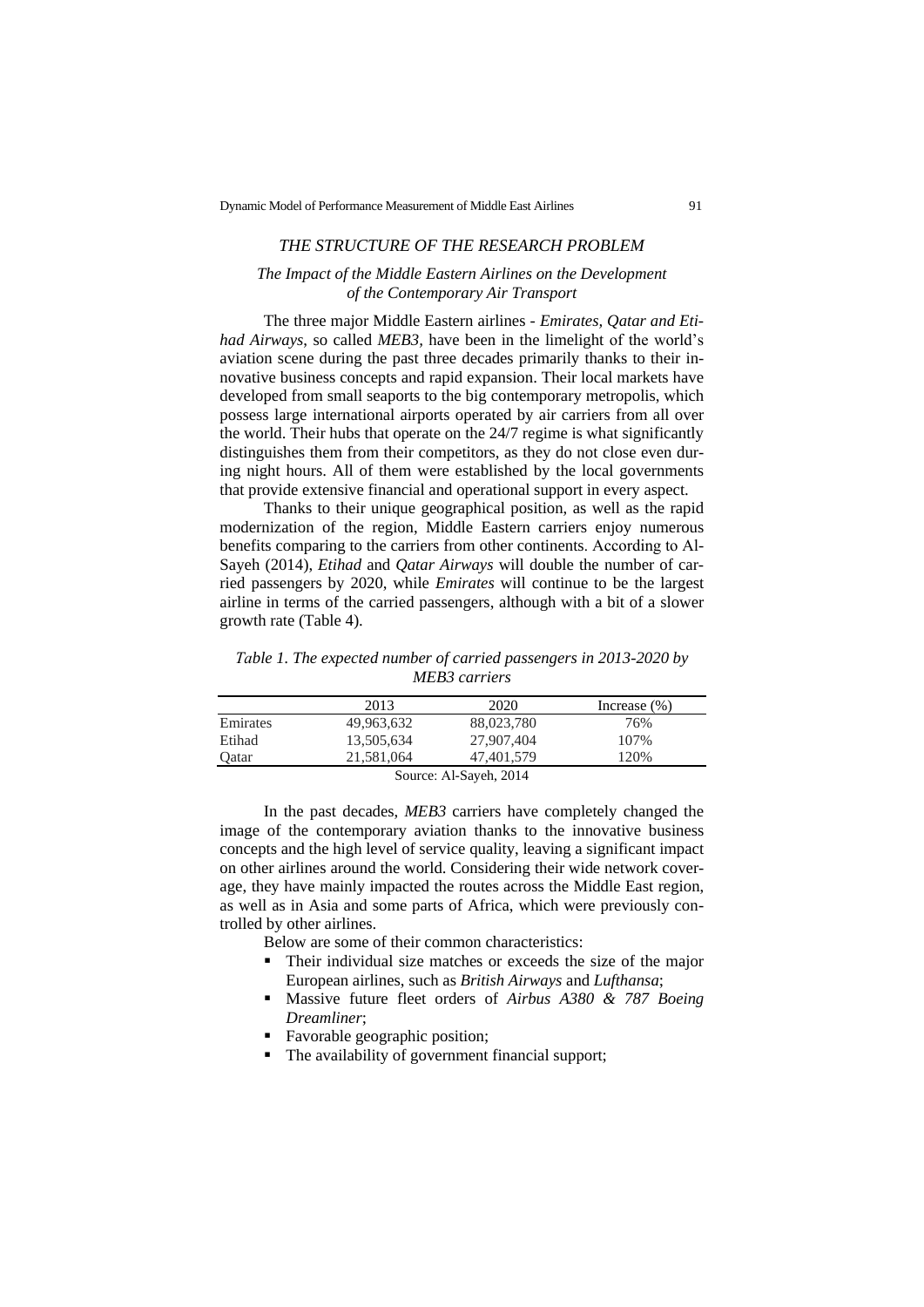- Competitive fares;
- Modernized fleet and high quality products and services;
- The fiscal, economic and planning constraints do not exist for the three Gulf carriers;
- Their home base airports operate on an unrestricted 365 days 24/7 regime;
- They rely on the long lasting internationally accepted concept of bilateralism to achieve their business goals;

Thanks to the SWOT analysis conducted by the Mott MacDonald Company (2011), the following strengths, weaknesses, opportunities and threats were observed for *MEB3* carriers:

*Strengths*

- Concerted backing and direction for the airline and airports of the three airlines from their respective governments;
- Availability of financial backing;
- High standard of service and established reputations;
- Geographic position in relation to the major world markets;
- Lack of organized labour;
- **•** Identification of hitherto underserved markets;
- Modern fleets and committed forward order books:
- Unconstrained home bases with commitment for future expansion and development and ability to leverage hub model at limited cost, but with maximum benefit;

#### *Weaknesses*

- Small home markets;<br>• Heavy reliance on ex-
- Heavy reliance on ex-patriot labour;
- Inability to serve some major markets: Europe to North America and South America;
- Growing competition for same markets from hubs only a few hundred kilometres apart;

#### *Opportunities*

- Deregulation of world air transport market;
- Changes to the airline ownership and control rules in Europe and the USA allowing one or more of the carriers to buy a US or European affiliate;
- Continued constraint on the development of the airport infrastructure, particularly runways in Europe at the major hub airports;
- Association with major oil producing states;

## *Threats*

- Any extension of the Arab spring rebellion into the Gulf region;
- Instability in Iran and Saudi Arabia.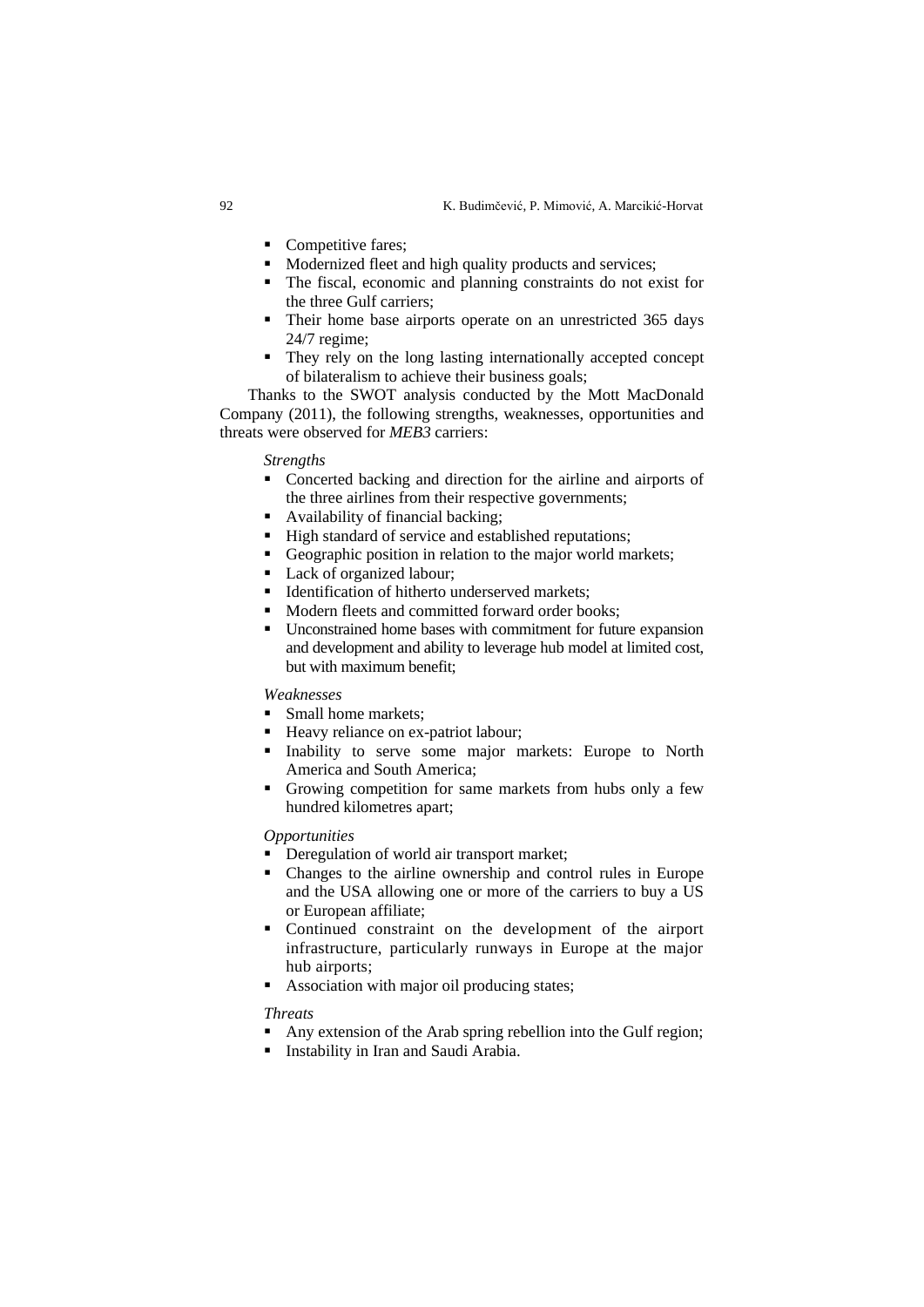The development of the ME airlines has taken place simultaneously with the growing demand for air transport globally, as well as the expansion and modernization of the region. With an average growth rate of 7.1% annually, the Middle East is currently the fastest-growing region in terms of air transport (IATA Press Release, *Moderating Demand Trend Continues*, 2016). Bearing in mind the currently unfavorable economic situation on the global market scene, these air carriers are also facing certain difficulties and challenges, such as the drop in oil prices on the global market, the political unrest in the region, restrictive legislation and strong competition from European, American and Asian airlines. However, despite the mentioned regulatory constraints and challenges on the global market, the new millennium is characterized by the rapid development of the Middle East airlines, amongst which *Emirates, Etihad* and *Qatar Airways* should be particularly singled out.

#### *Descriptive Statistics*

In order to evaluate the efficiency of the mentioned airlines, three inputs (the number of employees, number of airplanes and number of destinations) and two outputs (the number of carried passengers and transported cargo) were identified. The time span in which the efficiency has been measured covers the period of twelve years, from 2005 to 2016 (12 DMUs), which is shown below for each airline individually (Tables 1-3).

| Year | No of     | No of     | No of        | Passengers | Cargo      |
|------|-----------|-----------|--------------|------------|------------|
|      | employees | aircrafts | destinations | carried    | tonnage    |
|      | (I1)      | (I2)      | (I3)         | (01)       | (O2)       |
| 2005 | 17.296    | 85        | 70           | 14.497.000 | 1.018.000  |
| 2006 | 20.273    | 96        | 78           | 17.544.000 | 1.155.000  |
| 2007 | 23.650    | 109       | 82           | 21.229.000 | 1.282.000  |
| 2008 | 28.037    | 127       | 90           | 22.730.000 | 1.408.000  |
| 2009 | 35.812    | 142       | 89           | 22.731.000 | 1.580.000  |
| 2010 | 36.652    | 148       | 95           | 27.500.000 | 1.767.000  |
| 2011 | 38.797    | 169       | 98           | 31.400.000 | 1.796.000  |
| 2012 | 42.422    | 197       | 111          | 33.900.000 | 2.086.000  |
| 2013 | 47.678    | 217       | 123          | 39.400.000 | 2.250.000  |
| 2014 | 52.516    | 231       | 133          | 44.500.000 | 2.377.000  |
| 2015 | 56.725    | 251       | 142          | 48.100.000 | 2.509.000  |
| 2016 | 61.205    | 260       | 144          | 51.900.000 | 25.100.000 |

*Table 2. Structuring DEA model for efficiency evaluation of Emirates airlines*

Source: The Emirates Group Annual Report (2005-2016)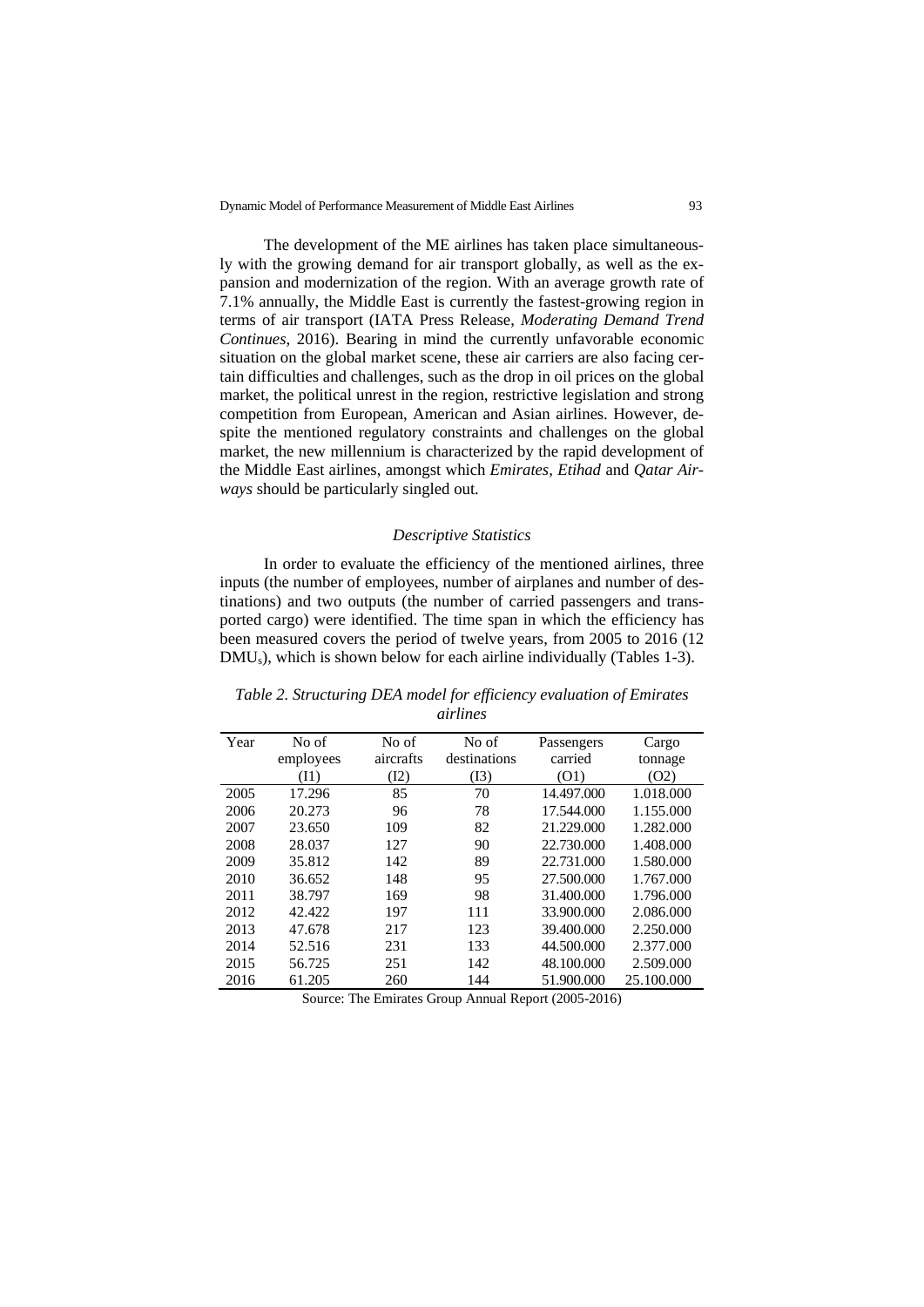| Year | No of     | No of     | No of        | Passengers | Cargo   |
|------|-----------|-----------|--------------|------------|---------|
|      | employees | aircrafts | destinations | carried    | tonnage |
|      | (11)      | (I2)      | (13)         | (O1)       | (O2)    |
| 2005 | 14.323    | 46        | 61           | 3.300.000  | 178.909 |
| 2006 | 14.787    | 55        | 68           | 4.600.000  | 250.333 |
| 2007 | 15.000    | 61        | 75           | 6.000.000  | 290.090 |
| 2008 | 15.808    | 65        | 79           | 8.000.000  | 340.121 |
| 2009 | 17.505    | 76        | 80           | 10.000.000 | 389.090 |
| 2010 | 18.100    | 96        | 90           | 12.000.000 | 500.321 |
| 2011 | 19.000    | 109       | 100          | 14.000.000 | 580.443 |
| 2012 | 22.000    | 124       | 110          | 16.000.000 | 620.392 |
| 2013 | 22.600    | 133       | 120          | 17.000.000 | 680.900 |
| 2014 | 23.500    | 152       | 130          | 18.000.000 | 710.555 |
| 2015 | 24.000    | 172       | 140          | 22.352.000 | 764.324 |
| 2016 | 31.000    | 192       | 150          | 26.654.000 | 954.191 |

*Table 3. Structuring DEA model for efficiency evaluation of Qatar Airways*

Source: Qatar Airways Group, Annual Report (2005-2016)

*Тable 4. Structuring DEA model for efficiency evaluation of Etihad Airways*

| Year | No of<br>employees | No of<br>aircrafts | No of<br>destinations | Passengers<br>carried | Cargo<br>tonnage |
|------|--------------------|--------------------|-----------------------|-----------------------|------------------|
|      | (I1)               | (I2)               | (I3)                  | (01)                  | (O2)             |
| 2005 | 2.116              | 12                 | 23                    | 1.000.000             | 115.000          |
| 2006 | 3.468              | 22                 | 43                    | 2.800.000             | 121.000          |
| 2007 | 5.563              | 37                 | 50                    | 4.600.000             | 175.000          |
| 2008 | 7.058              | 42                 | 59                    | 6.000.000             | 194,000          |
| 2009 | 7.828              | 53                 | 69                    | 6.300.000             | 219.000          |
| 2010 | 7.855              | 57                 | 79                    | 7.100.000             | 263.000          |
| 2011 | 9.038              | 64                 | 81                    | 8.300.000             | 310.000          |
| 2012 | 10.656             | 70                 | 86                    | 10.200.000            | 368.000          |
| 2013 | 13.600             | 89                 | 102                   | 11.500.000            | 487.000          |
| 2014 | 17.593             | 110                | 111                   | 14.300.000            | 569.000          |
| 2015 | 26.566             | 121                | 116                   | 17.000.000            | 591.000          |
| 2016 | 26.635             | 122                | 112                   | 18.500.000            | 592.700          |

Source: Etihad Airways, Facts & Figures (2005-2016)

# *Correlation Analysis*

One of the vital steps in DEA model is to correctly identify input and output parameters. The general rule is to have three DMU<sup>s</sup> for each input and output variable, which means that the total sum of the input and output variables must be smaller than the number of defined DMUs. Cooper et al (2007) are of the opinion that the product of inputs and outputs should be smaller than the number of evaluated DMUs. Therefore,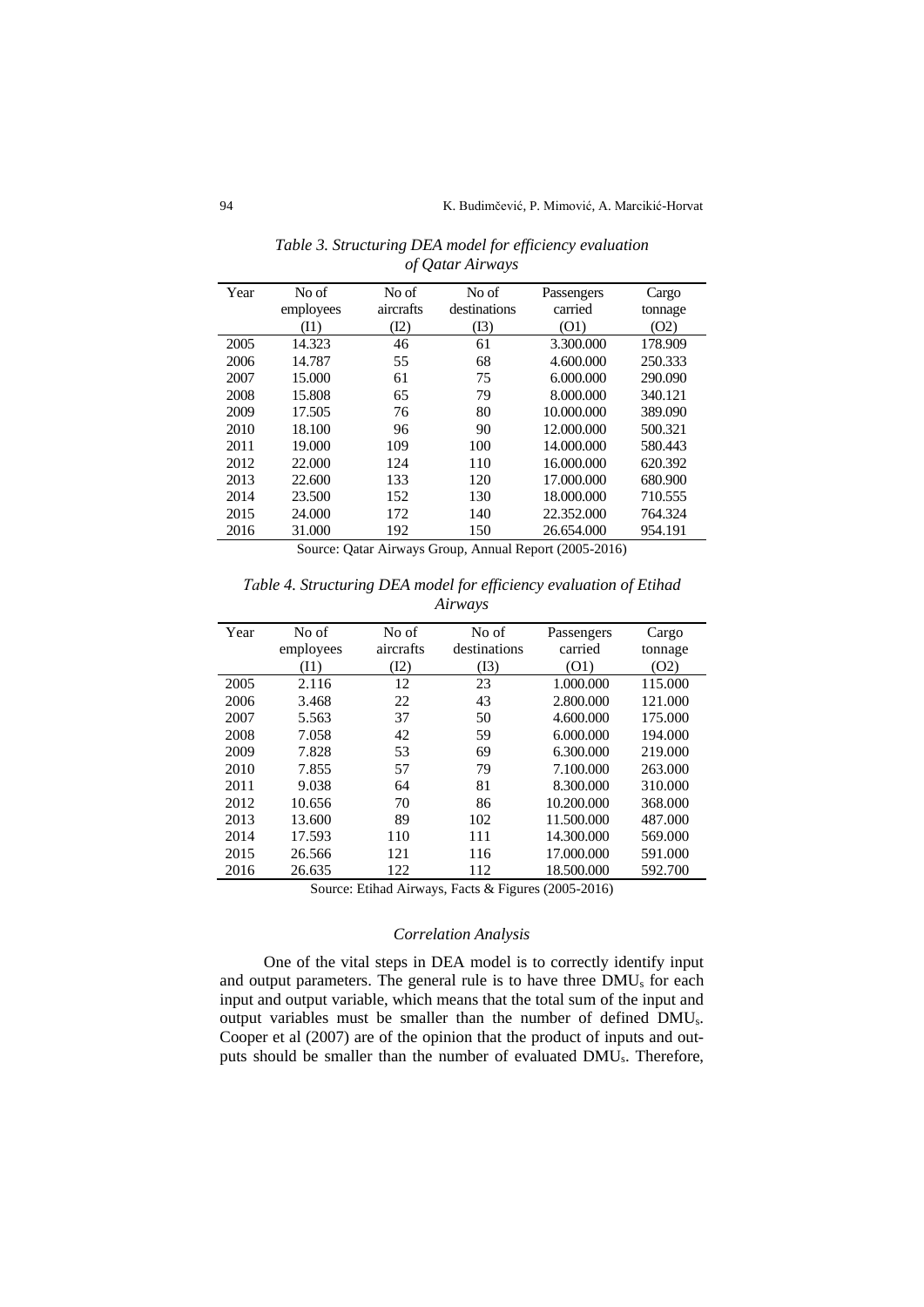there is a potential risk that the majority of the DMU<sup>s</sup> will show as effective units due to DEA tendency to show each unit (DMU) as efficient as possible (Маrtić & Savić, 2001). In addition to that, the input and output variables must be precisely defined, operatively significant and fully reflect the performance of the defined units.

Besides that, it is necessary to determine whether a correlation exists between the input and output variables. Therefore, the correlation analysis should be conducted in order to find the strength of the connection between the input and output variables for each of the three Middle Eastern airlines. In order to calculate the relationship between the input and output values of the model, Pearson's correlation coefficient (R) has been used with a value range from  $+1$  (perfectly positive correlation) to  $-1$  (perfectly negative correlation). The tables below show the obtained correlation coefficient for each pair of the observed inputs/outputs for each of the airlines.

*Таble 5. The correlation between input and output variables in DEA – Emirates Airlines*

| Variable vs. Variable                              | R      |
|----------------------------------------------------|--------|
| No of passengers (O1) vs. No of destinations (I3)  | 0,9936 |
| No of aircrafts (I2) vs. No of employees (I1)      | 0,9908 |
| No of passengers $(01)$ vs. No of aircrafts $(12)$ | 0,9904 |
| No of destinations (I3) vs. No of aircrafts (I2)   | 0,9901 |
| No of passengers (O1) vs. No of employees (I1)     | 0,9817 |
| No of destinations (I3) vs. No of employees (I1)   | 0,9774 |
| Cargo (tonnage) $(O2)$ vs. No of passengers $(O1)$ | 0,5830 |
| Cargo (tonnage) $(O2)$ vs. No of employees $(11)$  | 0,5603 |
| Cargo (tonnage) (O2) vs. No of destinations (I3)   | 0,5472 |
| Cargo (tonnage) (O2) vs. No of aircrafts (I2)      | 0,5304 |
|                                                    |        |

Source: author

*Таble 6. The correlation between input and output variables in DEA – Qatar Airways*

| Variable vs. Variable                                 | R      |
|-------------------------------------------------------|--------|
| No of passengers $(01)$ vs. No of destinations $(13)$ | 0.9962 |
| No of aircrafts (I2) vs. No of employees (I1)         | 0,9932 |
| No of passengers $(01)$ vs. No of aircrafts $(12)$    | 0,9915 |
| No of destinations (I3) vs. No of aircrafts (I2)      | 0,9880 |
| No of passengers (O1) vs. No of employees (I1)        | 0,9856 |
| No of destinations (I3) vs. No of employees (I1)      | 0,9838 |
| Cargo (tonnage) $(O2)$ vs. No of passengers $(O1)$    | 0,9746 |
| Cargo (tonnage) $(O2)$ vs. No of employees $(I1)$     | 0,9723 |
| Cargo (tonnage) (O2) vs. No of destinations (I3)      | 0,9702 |
| Cargo (tonnage) $(O2)$ vs. No of aircrafts $(I2)$     | 0,9629 |

Source: аuthor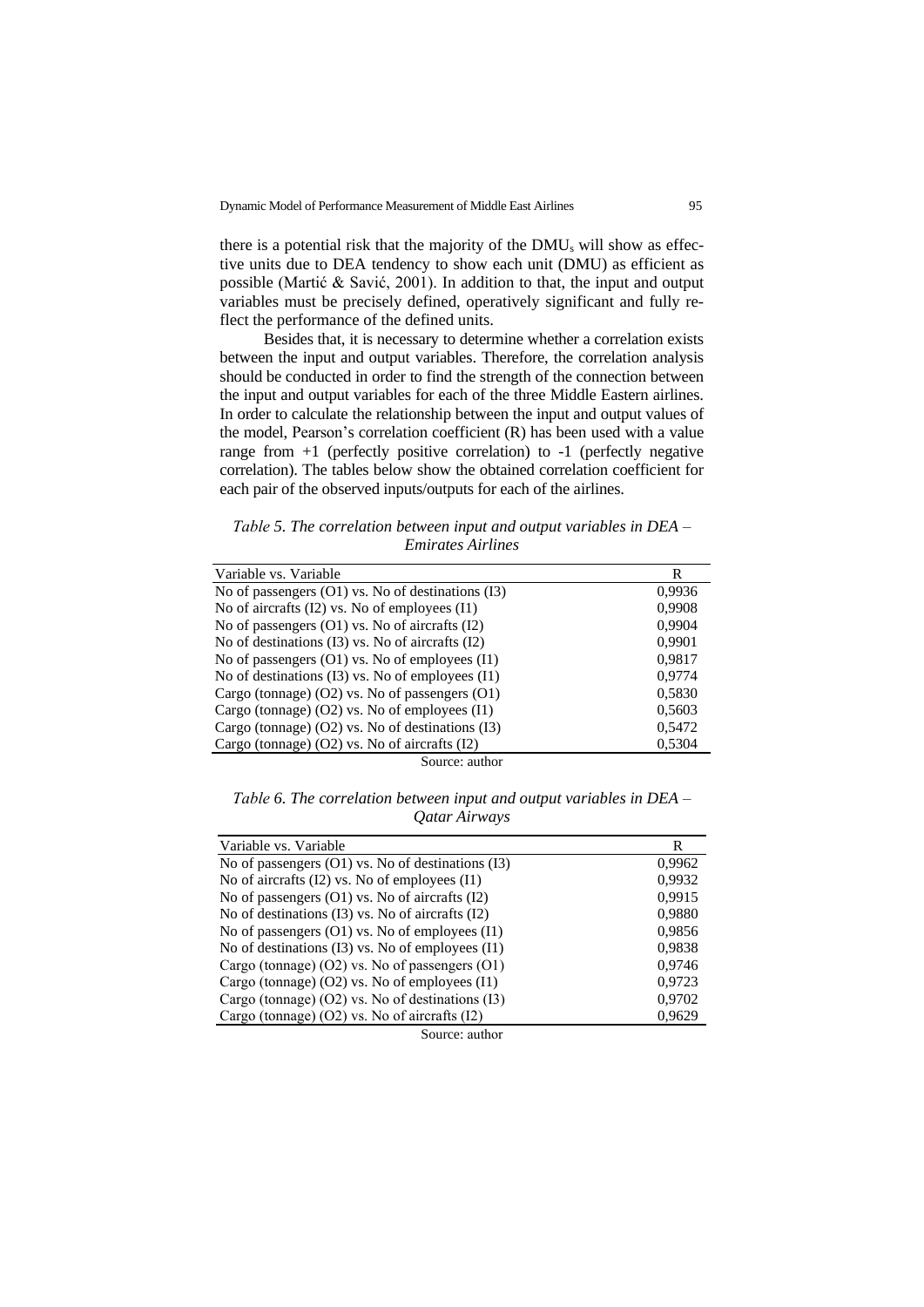*Таble 7. The correlation between input and output variables in DEA – Etihad Airways*

| Variable vs. Variable                                 | R      |
|-------------------------------------------------------|--------|
| No of passengers $(O1)$ vs. No of destinations $(I3)$ | 0,9918 |
| No of aircrafts (I2) vs. No of employees (I1)         | 0,9879 |
| No of passengers (O1) vs. No of aircrafts (I2)        | 0,9777 |
| No of destinations (I3) vs. No of aircrafts (I2)      | 0,9767 |
| No of passengers (O1) vs. No of employees (I1)        | 0,9765 |
| No of destinations (I3) vs. No of employees (I1)      | 0,9603 |
| Cargo (tonnage) $(O2)$ vs. No of passengers $(O1)$    | 0,9589 |
| Cargo (tonnage) (O2) vs. No of employees (I1)         | 0,9575 |
| Cargo (tonnage) (O2) vs. No of destinations (I3)      | 0,9429 |
| Cargo (tonnage) (O2) vs. No of aircrafts (I2)         | 0,8921 |
| Source: author                                        |        |

Based on the obtained values, it can be concluded that there is a high and positive correlation among all inputs and outputs for all the three airlines, demonstrated by the correlation coefficient close to one. Accordingly, an increase in the inputs (the number of aircraft, number of destinations and number of employees) will lead to the simultaneous increase of the output (number of carried passengers and cargo tonnage).

# *DEA IMPLEMENTATION IN AIRLINES' EFFICIENCY EVALUATION*

Unlike some conventional methods, DEA analyzes decision making units that are characterized by a larger number of inputs and outputs. The input and output specification is crucial for the effective evaluation, interpretation and implementation of the obtained results. The number of chosen DMU<sup>s</sup> that are being compared depends on the purpose of the study, as well as the number of homogeneous units whose performance is being evaluated. The efficiency is reflected in the obtained results (outputs) that are achieved with the correct amount of resources (inputs) and the corresponding technology. In this context, the efficiency can be calculated by comparing achieved and target values for both inputs and outputs. Therefore, the achieved output should be compared to the maximum possible output (output-oriented model) that can be obtained from the defined inputs, while the actual input should be compared to the minimally required input (inputoriented model) that is required in order to produce the desired output level. Thus, in the input-oriented model the efficiency can be improved via input reduction, while in the output-oriented model by output increase. In this study the output-orientation has been adopted, given the fact that the airline interest is to increase the output, rather than to reduce the input. Table 8 shows the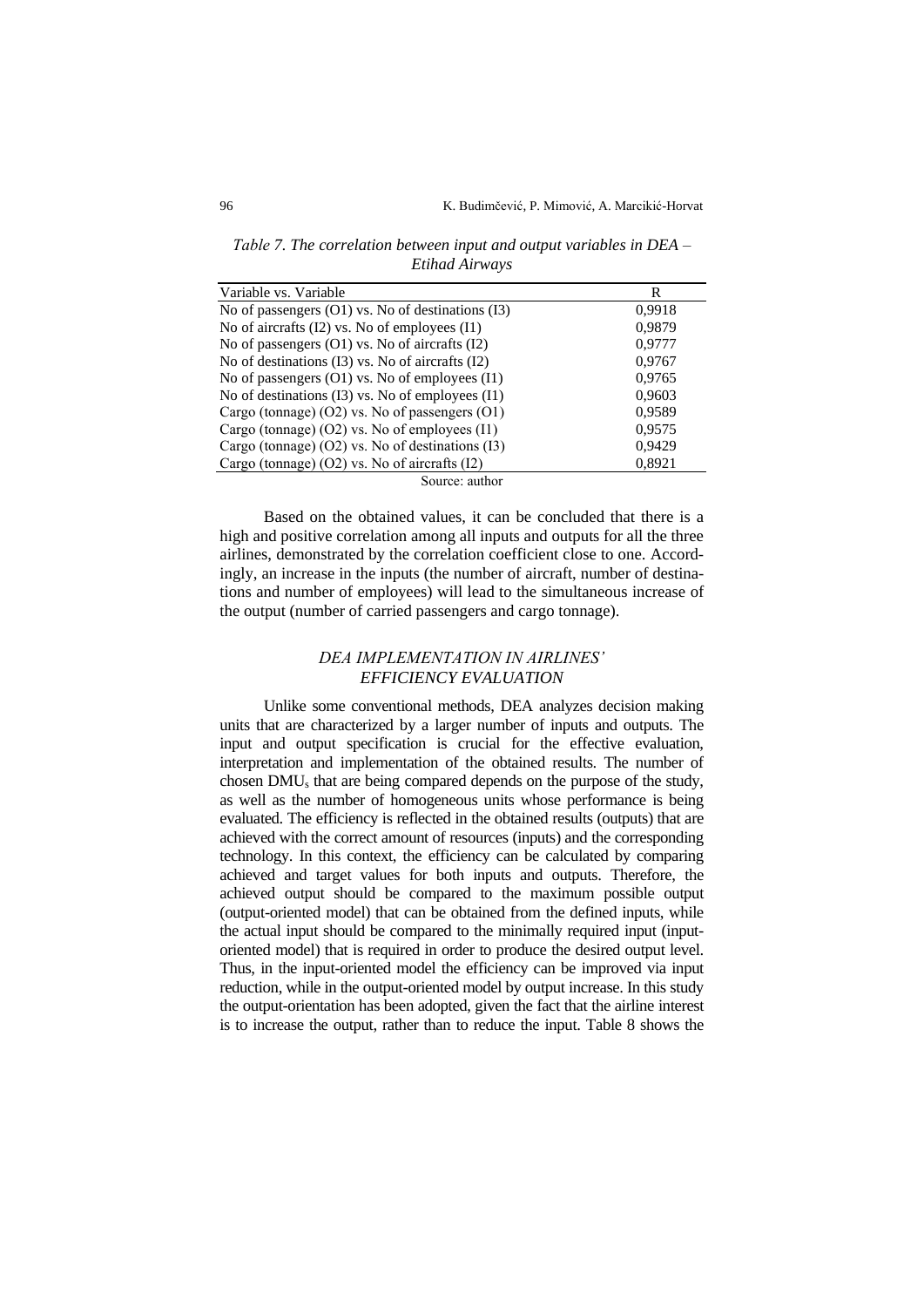achieved input and output values for *Emirates* during observed period of 12 years, while Table 9 is showing its target (optimal) values.<sup>1</sup>

| Year | No of     | No of     | No of        | Passengers | Cargo      |
|------|-----------|-----------|--------------|------------|------------|
|      | employees | aircrafts | destinations | carried    | tonnage    |
|      | (11)      | (I2)      | (I3)         | (01)       | (O2)       |
| 2005 | 17.296    | 85        | 70           | 14.497.000 | 1.018.000  |
| 2006 | 20.273    | 96        | 78           | 17.544.000 | 1.155.000  |
| 2007 | 23.650    | 109       | 82           | 21.229.000 | 1.282.000  |
| 2008 | 28.037    | 127       | 90           | 22.730.000 | 1.408.000  |
| 2009 | 35.812    | 142       | 89           | 22,731,000 | 1.580.000  |
| 2010 | 36.652    | 148       | 95           | 27.500.000 | 1.767.000  |
| 2011 | 38.797    | 169       | 98           | 31.400.000 | 1.796.000  |
| 2012 | 42.422    | 197       | 111          | 33.900.000 | 2.086.000  |
| 2013 | 47.678    | 217       | 123          | 39.400.000 | 2.250.000  |
| 2014 | 52.516    | 231       | 133          | 44.500.000 | 2.377.000  |
| 2015 | 56.725    | 251       | 142          | 48.100.000 | 2.509.000  |
| 2016 | 61.205    | 260       | 144          | 51.900.000 | 25.100.000 |

*Таble 8. The achieved input and output values for Emirates*

Source: DEAFrontier

| <b>DMU</b>     | Year | ${\rm I}_1$ | I <sub>2</sub> | $I_3$ | O <sub>1</sub> | O <sub>2</sub> |
|----------------|------|-------------|----------------|-------|----------------|----------------|
| No.            |      |             |                |       |                |                |
| 1              | 2005 | 17,296      | 85             | 70    | 14,497,000     | 1,018,000      |
| $\overline{2}$ | 2006 | 20,273      | 96             | 78    | 17.544.000     | 1,155,000      |
| 3              | 2007 | 23,650      | 109            | 82    | 21,229,000     | 1,282,000      |
| 4              | 2008 | 26,756      | 121            | 85    | 22,730,000     | 1,408,000      |
| 5              | 2009 | 32,660      | 135            | 84    | 24.779.851     | 1.580,000      |
| 6              | 2010 | 36.652      | 148            | 95    | 27,500,000     | 1.767,000      |
| 7              | 2011 | 38,797      | 169            | 98    | 31,400,000     | 1,796,000      |
| 8              | 2012 | 42.422      | 197            | 111   | 33,900,000     | 2.086,000      |
| 9              | 2013 | 47,678      | 217            | 123   | 39,400,000     | 2,250,000      |
| 10             | 2014 | 52,516      | 231            | 133   | 44,500,000     | 2,377,000      |
| 11             | 2015 | 56,676      | 247            | 142   | 48,100,000     | 2,509,000      |
| 12             | 2016 | 61,205      | 260            | 144   | 51,900,000     | 2,510,000      |

*Таble 9. The target input and output values for Emirates*

Source: DEAFrontier software

By observing the achieved and target values from the previous tables, it can be noticed that they are mostly aligned, except for the years: 2008, 2009 and 2015. If 2008 was observed in isolation, it could be noticed that the airline could optimally operate with 26,756 employees, 127 planes and 85 destinations, as these were its target values having in mind

<sup>&</sup>lt;sup>1</sup> All calculations were made using DEA Frontier software package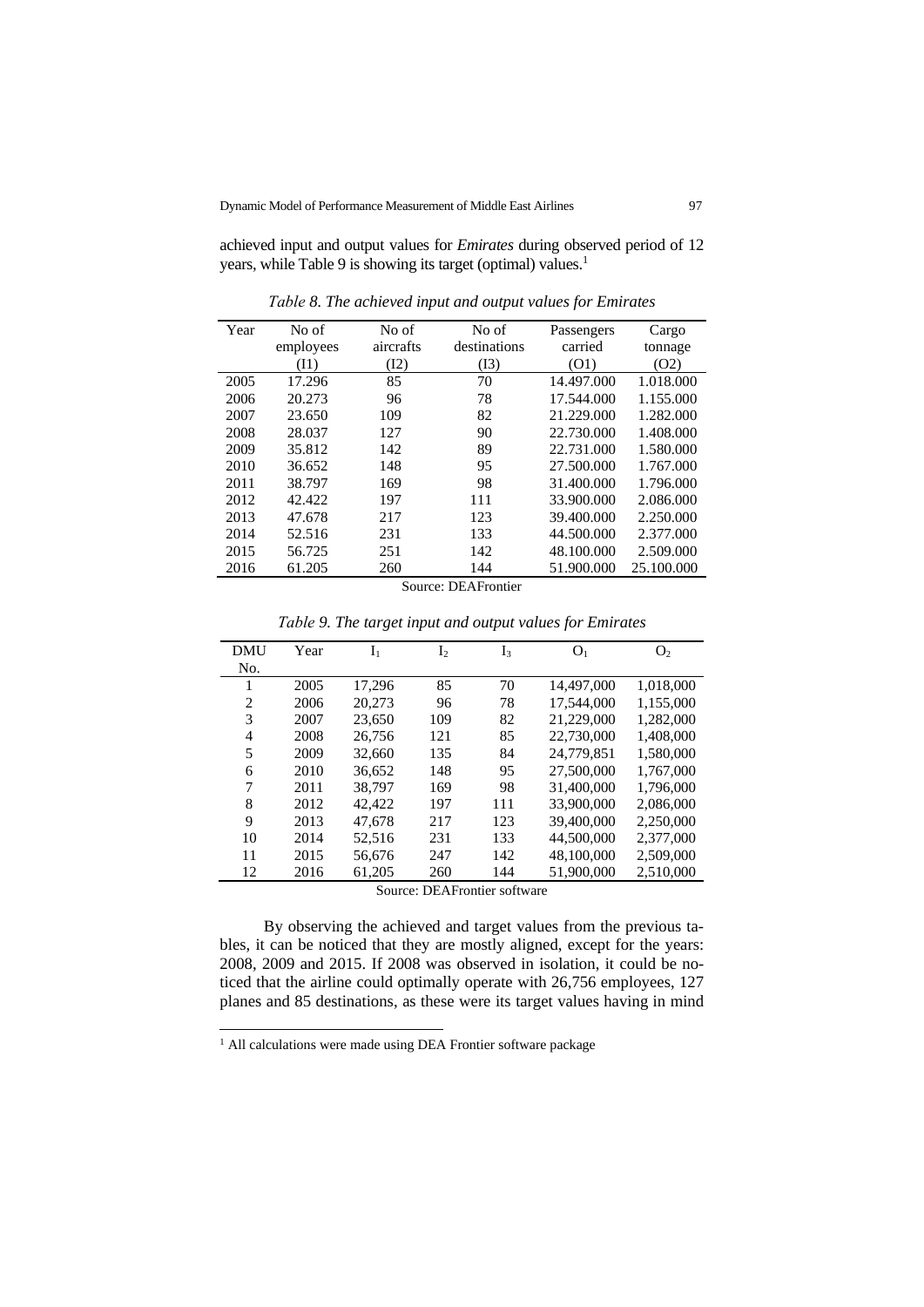reference years, where the relative efficiency was equal to 1. However, that year the airline operated with slightly higher inputs compared to the target ones, which led to lower efficiency that year.

In this study the output-oriented *CCR* model with a constant yield on volume was implemented, and this tends to increase the output at the existing input level. One of DEA characteristics is that it uses mathematical programming to develop efficiency frontier and estimate the relative distance from it. Accordingly, it can be determined how many units are ineffective and by how much the output should be increased to render these units effective. Therefore, the efficiency measure that DEA gives is relative. The corresponding dual model, as a multiplier version of the output-oriented CCR DEA model, with three inputs and two outputs for *j* DMU (in year *j*) is shown below:

$$
\min h_{j0} = \sum_{i=1}^{3} v_{ij0} \times x_{ij0},
$$
  

$$
S.t. \sum_{r=1}^{2} u_{rj0} \times y_{rj0} = 1
$$
  

$$
\sum_{i=1}^{3} v_{ij0} \times x_{ij0} - \sum_{r=1}^{2} u_{rj0} \times y_{rj0} \ge 0, \quad j = 1, ..., 12
$$
  

$$
u_r \ge 0
$$
  

$$
v_i \ge 0
$$

where:

*yrj* - the value of output in year *j*;  $x_{ij}$  - the value of input in year *j*;  $u_{ri0}$  – weights of the output variables in year *j*;  $v_{ij0}$  - weights of the input variables in year *j*;

The following table shows the results of *DEA* analysis with different yields on volume: constant, increasing and decreasing. The *constant return to scale* (*CRS*) represents the situation when the output increases proportionally with the input increase, which can be spotted during each efficient year (*RTS* column). However, if the output increases to a lesser extent comparing to increase in inputs, it is considered *decreasing return to scale* (DRS), which was noticed in 2008 and 2015. On the other hand, if the output increases to a greater extent compared to the increase in input, it is considered *increasing return to scale* (IRS) and it was achieved in 2009.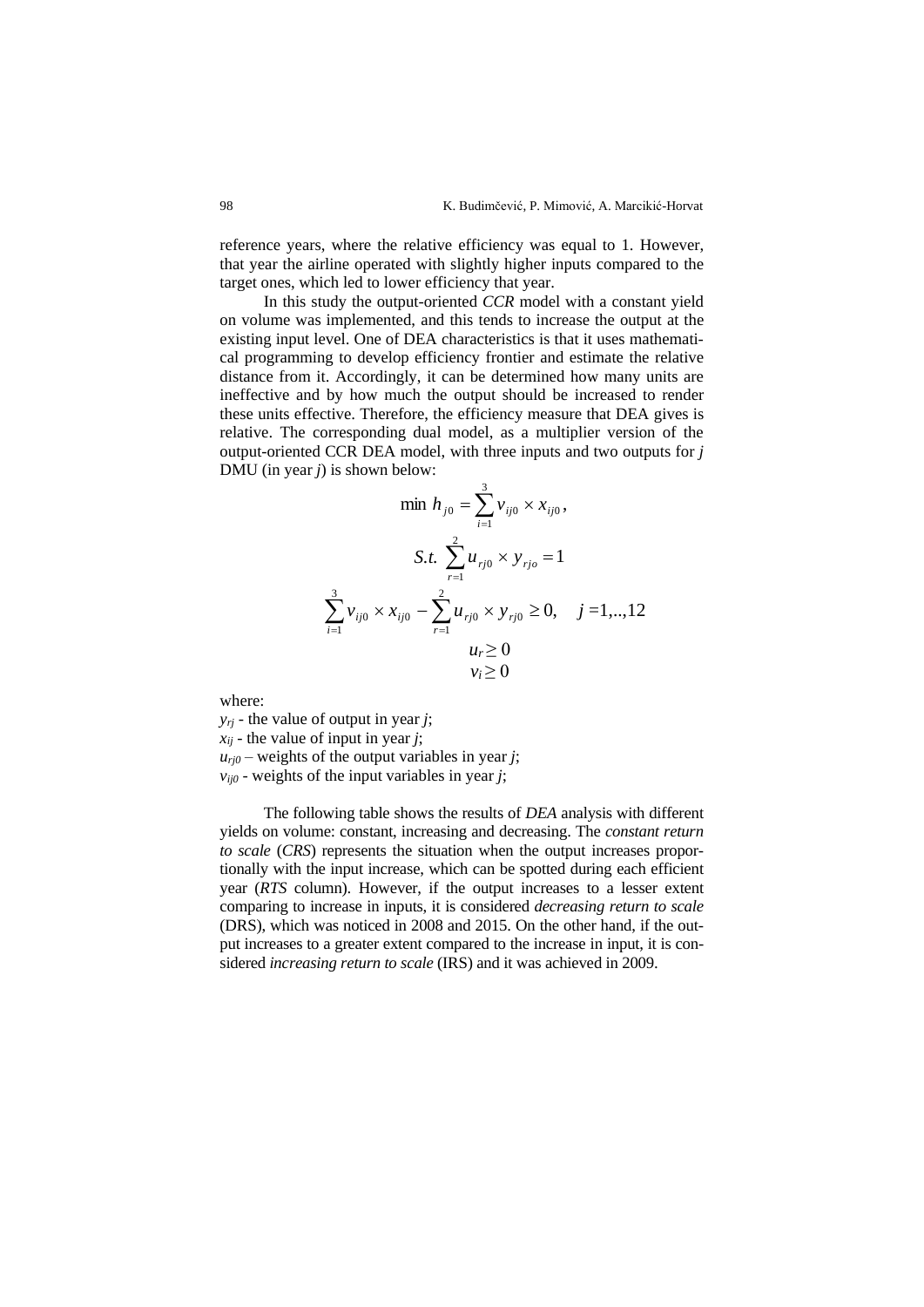| DMU            |      | Year Efficiency | Sum of  | <b>RTS</b>                 | Optimal           |      |                            |  |  |
|----------------|------|-----------------|---------|----------------------------|-------------------|------|----------------------------|--|--|
| No.            |      |                 | lambdas |                            | Lambdas with      |      |                            |  |  |
|                |      |                 |         |                            | <b>Benchmarks</b> |      |                            |  |  |
|                | 2005 | 1,00000         | 1.000   | Constant                   | 1.000             | 2005 |                            |  |  |
| $\overline{c}$ | 2006 | 1,00000         | 1.000   | Constant                   | 1.000             | 2006 |                            |  |  |
| 3              | 2007 | 1,00000         | 1.000   | Constant                   | 1,000             | 2007 |                            |  |  |
| 4              | 2008 | 0.95432         |         | 1,007 Decreasing           | 0,118             |      | 2005 0.651 2007 0.138 2010 |  |  |
| 5              | 2009 | 0.95274         |         | 0.870 Increasing           | 0,738             |      | 2010 0.132 2012            |  |  |
| 6              | 2010 | 1,00000         | 1.000   | Constant                   | 1,000             | 2010 |                            |  |  |
| 7              | 2011 | 1,00000         | 1.000   | Constant                   | 1,000             | 2011 |                            |  |  |
| 8              | 2012 | 1,00000         | 1.000   | Constant                   | 1,000             | 2012 |                            |  |  |
| 9              | 2013 | 1,00000         | 1.000   | Constant                   | 1,000             | 2013 |                            |  |  |
| 10             | 2014 | 1,00000         | 1.000   | Constant                   | 1.000             | 2014 |                            |  |  |
| 11             | 2015 | 0.99914         |         | 1,066 Decreasing           | 0,055             |      | 2007 0.750 2014 0.261 2016 |  |  |
| 12             | 2016 | 1,00000         | 1.000   | Constant                   | 1,000             | 2016 |                            |  |  |
|                |      |                 |         | $C_{\text{source}}$ , DEAE |                   |      |                            |  |  |

*Table 10. The efficiency of the Emirates Airlines in period 2005-2016.*

Source: DEAFrontier

Based on the results, it can be concluded that *Emirates* operated efficiently in almost every year during the observed period, as indicated by value 1 in the *Efficiency* column, except in 2008, 2009 and 2015. For each inefficient unit, its efficient reference unit was determined (*ERS* - *Efficient Reference Units*) comparing to which it was considered ineffective. Therefore, for year 2008 its reference years were 2005, 2007 and 2010, for year 2009. it was 2010 and 2012, while for 2015 the reference years were 2007, 2014 and 2016. The same type of analysis was done for *Qatar* and *Etihad Airways*, as shown in the following tables.

| Year | No of<br>employees<br>(I1) | No of<br>aircrafts<br>(I2) | No of<br>destinations<br>(I3) | Passengers<br>carried<br>(01) | Cargo<br>tonnage<br>(O2) |
|------|----------------------------|----------------------------|-------------------------------|-------------------------------|--------------------------|
| 2005 | 14.323                     | 46                         | 61                            | 3.300.000                     | 178.909                  |
| 2006 | 14.787                     | 55                         | 68                            | 4.600.000                     | 250.333                  |
| 2007 | 15.000                     | 61                         | 75                            | 6.000.000                     | 290.090                  |
| 2008 | 15.808                     | 65                         | 79                            | 8.000.000                     | 340.121                  |
| 2009 | 17.505                     | 76                         | 80                            | 10.000.000                    | 389.090                  |
| 2010 | 18.100                     | 96                         | 90                            | 12.000.000                    | 500.321                  |
| 2011 | 19.000                     | 109                        | 100                           | 14.000.000                    | 580.443                  |
| 2012 | 22.000                     | 124                        | 110                           | 16.000.000                    | 620.392                  |
| 2013 | 22.600                     | 133                        | 120                           | 17.000.000                    | 680.900                  |
| 2014 | 23.500                     | 152                        | 130                           | 18.000.000                    | 710.555                  |
| 2015 | 24.000                     | 172                        | 140                           | 22.352.000                    | 764.324                  |
| 2016 | 31.000                     | 192                        | 150                           | 26.654.000                    | 954.191                  |

*Table 11. The achieved input and output values for Qatar*

Source: DEAFrontier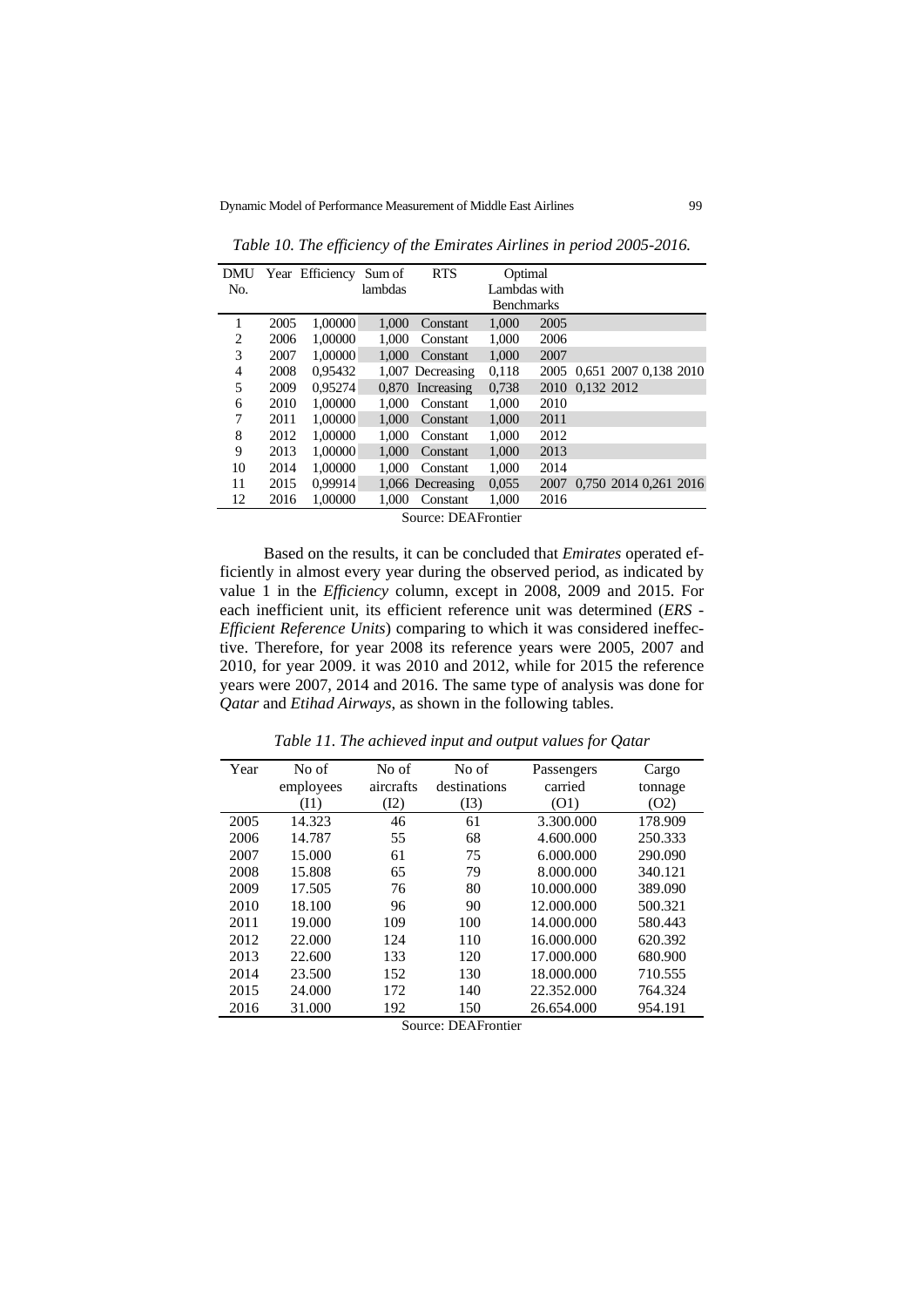| <b>DMU</b> | Year                         | $I_{1}$ | I <sub>2</sub> | $I_3$ | O <sub>1</sub> | O <sub>2</sub> |  |  |  |  |
|------------|------------------------------|---------|----------------|-------|----------------|----------------|--|--|--|--|
| No.        |                              |         |                |       |                |                |  |  |  |  |
| 1          | 2005                         | 5,856   | 33             | 31    | 4,315,197      | 178,909        |  |  |  |  |
| 2          | 2006                         | 8.194   | 47             | 43    | 6.037.908      | 250,333        |  |  |  |  |
| 3          | 2007                         | 9,495   | 54             | 49    | 6,996,828      | 290,090        |  |  |  |  |
| 4          | 2008                         | 11,133  | 63             | 58    | 8,203,551      | 340,121        |  |  |  |  |
| 5          | 2009                         | 12.696  | 75             | 64    | 10,000,000     | 389,090        |  |  |  |  |
| 6          | 2010                         | 16.377  | 93             | 86    | 12,067,496     | 500,321        |  |  |  |  |
| 7          | 2011                         | 19.000  | 109            | 100   | 14,000,000     | 580,443        |  |  |  |  |
| 8          | 2012                         | 20.240  | 120            | 102   | 16,000,000     | 620,392        |  |  |  |  |
| 9          | 2013                         | 22,209  | 130            | 116   | 17,000,000     | 680,900        |  |  |  |  |
| 10         | 2014                         | 22.769  | 147            | 125   | 19,094,696     | 710,555        |  |  |  |  |
| 11         | 2015                         | 24,000  | 172            | 140   | 22,352,000     | 764,324        |  |  |  |  |
| 12         | 2016                         | 31,000  | 192            | 150   | 26,654,000     | 954,191        |  |  |  |  |
|            | Source: DEAFrontier software |         |                |       |                |                |  |  |  |  |

*Таble 12. The target input and output values for Qatar*

*Table 13. The efficiency of the Qatar Airways in period 2005-2016.*

| DMU |      | Year Efficiency | Sum of  | <b>RTS</b>                                     | Optimal           |      |       |      |      |
|-----|------|-----------------|---------|------------------------------------------------|-------------------|------|-------|------|------|
| No. |      |                 | lambdas |                                                | Lambdas with      |      |       |      |      |
|     |      |                 |         |                                                | <b>Benchmarks</b> |      |       |      |      |
| 1   | 2005 | 0,73037         | 0,308   | Increasing                                     | 0,308             | 2011 |       |      |      |
| 2   | 2006 | 0,85472         | 0.431   | Increasing                                     | 0.431             | 2011 |       |      |      |
| 3   | 2007 | 0,89304         | 0.500   | Increasing                                     | 0,500             | 2011 |       |      |      |
| 4   | 2008 | 0,98262         | 0,586   | Increasing                                     | 0,586             | 2011 |       |      |      |
| 5   | 2009 | 0,98991         | 0,561   | Increasing                                     | 0,392             | 2011 | 0,169 | 2016 |      |
| 6   | 2010 | 0,97869         | 0,862   | Increasing                                     | 0,862             | 2011 |       |      |      |
| 7   | 2011 | 1,00000         | 1,000   | Constant                                       | 1,000             | 2011 |       |      |      |
| 8   | 2012 | 0,96896         | 0.885   | Increasing                                     | 0,601             | 2011 | 0,285 | 2016 |      |
| 9   | 2013 | 0,98271         | 1.092   | Decreasing                                     | 0,937             | 2011 | 0,055 | 2015 | 0,10 |
| 10  | 2014 | 0,96892         | 1.056   | Decreasing                                     | 0,555             | 2011 | 0.474 | 2015 | 0.03 |
| 11  | 2015 | 1,00000         | 1.000   | Constant                                       | 1,000             | 2015 |       |      |      |
| 12  | 2016 | 1,00000         | 1.000   | Constant                                       | 1.000             | 2016 |       |      |      |
|     |      |                 |         | $C_{\text{out}} \cap E \wedge E_{\text{cont}}$ |                   |      |       |      |      |

Source: DEAFrontier

In the case of *Qatar Airways*, the efficiency was achieved in 2011, 2015 and 2016, as indicated by the obtained values in the *Efficiency* column. This is a weaker result comparing to *Emirates* which achieved efficiency during the period of nine years. In case of *Qatar Airways*, the remaining years were considered ineffective in relation to their benchmark units, thus their input/output level needs to be adjusted in order to operate at the margin of efficiency. For example, in 2014. the number of carried passengers could reach 19 million, which was its target value having in mind the level of used inputs that year, but the achieved figure was one million less.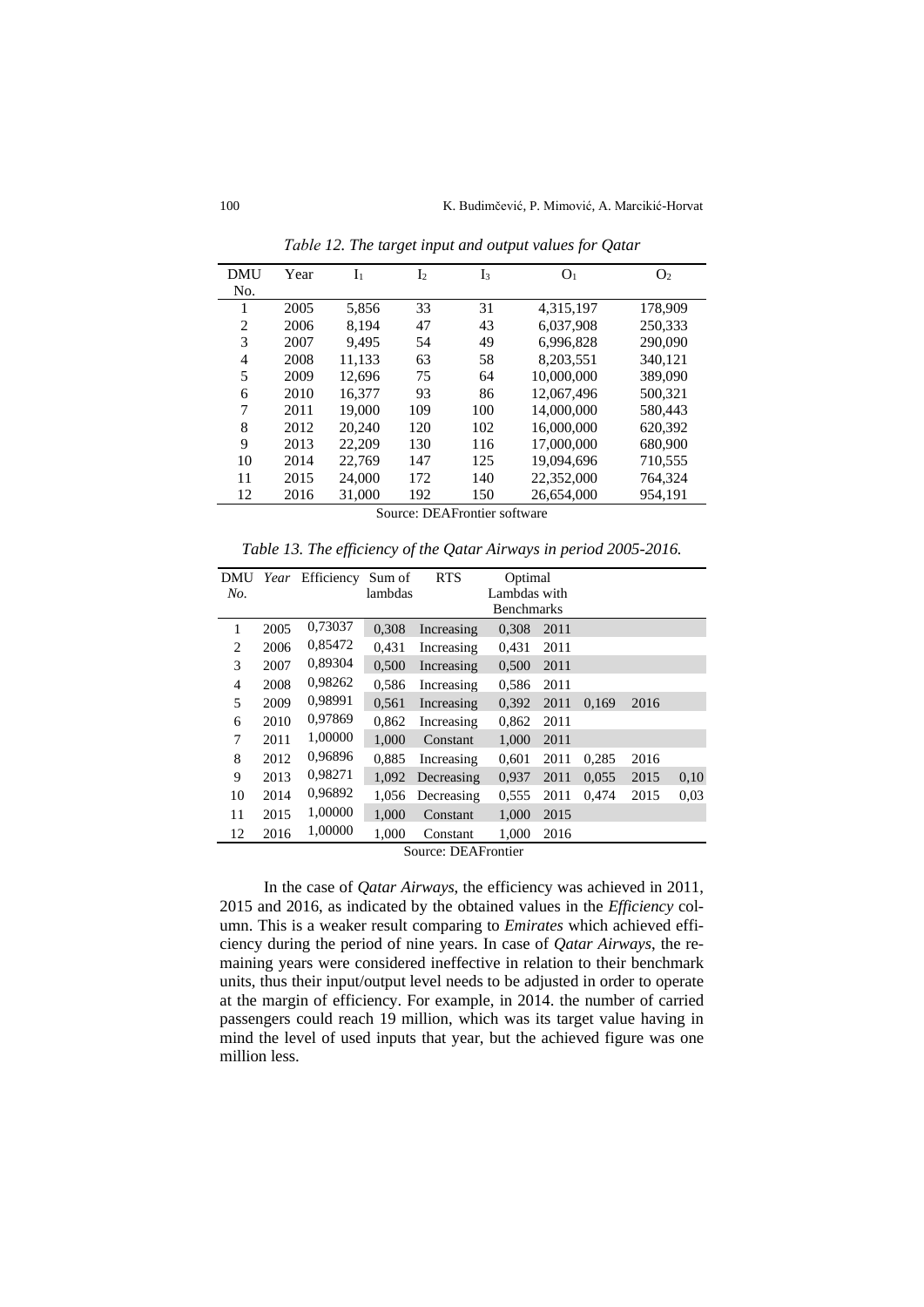When it comes to *Etihad Airways*, the efficiency was achieved in the following five years: 2005, 2012, 2013, 2014 and 2016, while the rest of the years were relatively inefficient in comparison. This is a slightly better result compared to *Qatar* and a somewhat weaker result comparing to *Emirates*.

|      | No of                      | No of     | No of        | Passengers | Cargo   |  |  |  |  |  |
|------|----------------------------|-----------|--------------|------------|---------|--|--|--|--|--|
|      | employees                  | aircrafts | destinations | carried    | tonnage |  |  |  |  |  |
| Year | (11)                       | (I2)      | (I3)         | (O1)       | (O2)    |  |  |  |  |  |
| 2005 | 2.116                      | 12        | 23           | 1.000.000  | 115.000 |  |  |  |  |  |
| 2006 | 3.468                      | 22        | 43           | 2.800.000  | 121.000 |  |  |  |  |  |
| 2007 | 5.563                      | 37        | 50           | 4.600.000  | 175.000 |  |  |  |  |  |
| 2008 | 7.058                      | 42        | 59           | 6.000.000  | 194.000 |  |  |  |  |  |
| 2009 | 7.828                      | 53        | 69           | 6.300.000  | 219.000 |  |  |  |  |  |
| 2010 | 7.855                      | 57        | 79           | 7.100.000  | 263.000 |  |  |  |  |  |
| 2011 | 9.038                      | 64        | 81           | 8.300.000  | 310.000 |  |  |  |  |  |
| 2012 | 10.656                     | 70        | 86           | 10.200.000 | 368,000 |  |  |  |  |  |
| 2013 | 13.600                     | 89        | 102          | 11.500.000 | 487.000 |  |  |  |  |  |
| 2014 | 17.593                     | 110       | 111          | 14.300.000 | 569.000 |  |  |  |  |  |
| 2015 | 26.566                     | 121       | 116          | 17.000.000 | 591.000 |  |  |  |  |  |
| 2016 | 26.635                     | 122       | 112          | 18.500.000 | 592.700 |  |  |  |  |  |
|      | $C_{\text{source}}$ , DEAE |           |              |            |         |  |  |  |  |  |

*Таble 14. The achieved input and output values for Etihad*

Source: DEAFrontier

| <b>DMU</b><br>No. | Year | I <sub>1</sub> | I <sub>2</sub> | $I_3$ | O <sub>1</sub> | O <sub>2</sub> |
|-------------------|------|----------------|----------------|-------|----------------|----------------|
|                   |      |                |                |       |                |                |
| 1                 | 2005 | 2.116          | 12             | 23    | 1,000,000      | 115,000        |
| 2                 | 2006 | 3.234          | 20             | 27    | 2,800,000      | 121,000        |
| 3                 | 2007 | 4,928          | 32             | 40    | 4,600,000      | 175,000        |
| 4                 | 2008 | 6.852          | 40             | 47    | 6.000,000      | 210,490        |
| 5                 | 2009 | 6,581          | 43             | 53    | 6,300,000      | 227.294        |
| 6                 | 2010 | 7.510          | 49             | 61    | 7.100.000      | 263,000        |
| 7                 | 2011 | 8,814          | 57             | 71    | 8,300,000      | 310,000        |
| 8                 | 2012 | 10,656         | 70             | 86    | 10.200.000     | 368,000        |
| 9                 | 2013 | 13.600         | 89             | 102   | 11.500.000     | 487,000        |
| 10                | 2014 | 17,593         | 110            | 111   | 14.300.000     | 569,000        |
| 11                | 2015 | 25,347         | 117            | 112   | 17,419,187     | 591,000        |
| 12                | 2016 | 26,635         | 122            | 112   | 18,500,000     | 592,700        |

*Таble 15. The target input and output values for Еtihad*

Source: DEAFrontier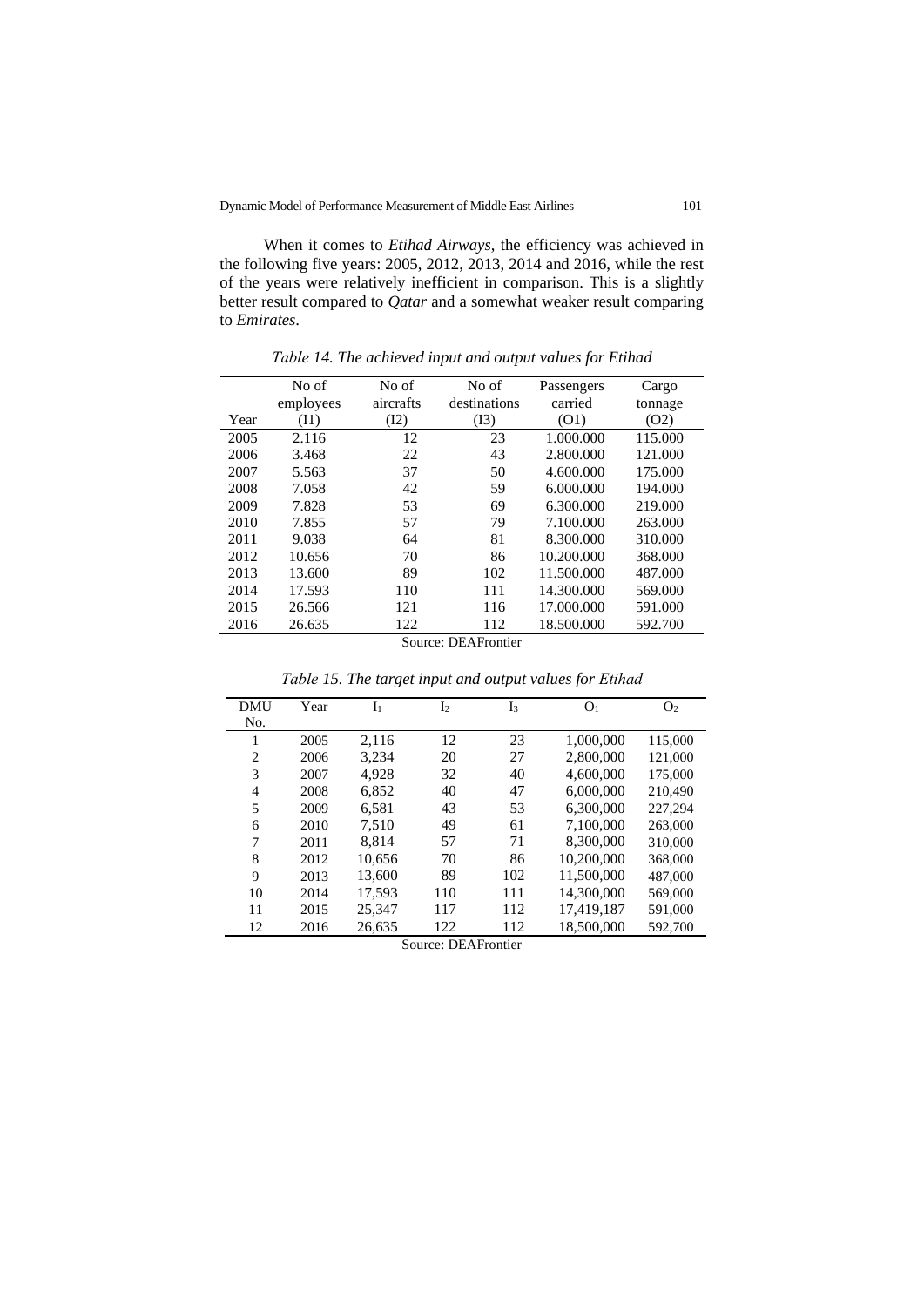|     |                            | DMU Year Efficiency Sum of |         | <b>RTS</b>         | Optimal           |                                  |      |  |  |  |
|-----|----------------------------|----------------------------|---------|--------------------|-------------------|----------------------------------|------|--|--|--|
| No. |                            |                            | lambdas |                    | Lambdas with      |                                  |      |  |  |  |
|     |                            |                            |         |                    | <b>Benchmarks</b> |                                  |      |  |  |  |
| 1   | 2005                       | 1,00000                    | 1.000   | Constant           | 1,000 2005        |                                  |      |  |  |  |
| 2   | 2006                       | 0.93254                    |         | 0.503 Increasing   |                   | 0,257 2005 0,241 2012 0,005 2016 |      |  |  |  |
| 3   | 2007                       | 0.88592                    |         | $0.554$ Increasing |                   | 0,115 2005 0,440                 | 2012 |  |  |  |
| 4   | 2008                       | 0.97094                    |         | $0.523$ Increasing |                   | 0.443 2012 0.080                 | 2016 |  |  |  |
| 5   | 2009                       | 0.84078                    |         | $0.618$ Increasing | 0.618 2012        |                                  |      |  |  |  |
| 6   | 2010                       | 0.95612                    |         | $0,774$ Increasing |                   | 0.087 2005 0.688                 | 2012 |  |  |  |
| 7   | 2011                       | 0.97524                    |         | $0.934$ Increasing |                   | 0.134 2005 0.801                 | 2012 |  |  |  |
| 8   | 2012                       | 1,00000                    | 1.000   | Constant           | 1.000 2012        |                                  |      |  |  |  |
| 9   | 2013                       | 1.00000                    | 1.000   | Constant           | 1,000 2013        |                                  |      |  |  |  |
| 10  | 2014                       | 1,00000                    | 1.000   | Constant           | 1,000 2014        |                                  |      |  |  |  |
| 11  | 2015                       | 0,96709                    |         | 1,317 Decreasing   |                   | 0,397 2005 0,920 2016            |      |  |  |  |
| 12  | 2016                       | 1,00000                    | 1.000   | Constant           | 1.000 2016        |                                  |      |  |  |  |
|     | $C_{\text{source}}$ , DEAE |                            |         |                    |                   |                                  |      |  |  |  |

*Table 16. The efficiency of Etihad Airways in period 2005-2016.*

Source: DEAFrontier

## *DEA Window Analysis of Efficiency of All Three Companies*

In order to determine the performance and monitor the performance trends of the decision-making units over a specific time period, it is possible to use an extended DEA. In literature, this analysis is known as the Window DEA method and represents a variant of a traditional DEA approach that can be described as a moving average technique which establishes efficiency measures by observing the DMU at different time periods as a separate unit (Wang et al., 2013). Each unit is treated as a different DMU in a different time period, while the performance of the observed DMU is compared with its performances over other periods of time and with the performance of all other units encompassed by a single window (Yang and Chang, 2009; Cooper et al, 2011). According to Kutlar et al. (2015), in this analysis, a smaller window size can lead to a smaller number of DMUs, which in combination with a large number of variables, reduces the discriminatory power of the analysis. On the other hand, the larger the size of the window the higher risk of erroneous results, because important changes that happen at a certain point can be ignored because of the oversized window. In this extended DEA model, *n* DMU ( $j = 1,...,n$ ) in time intervals ( $t = 1, ..., P$ ) is observed and all are used from the input to obtain the *m* output. The observed set consists of *n x P* entities and one entity in the period *t*. A window that starts at the moment l,  $1 \le l \le P$  and has a width *w*,  $1 \le w \le P-1$ , and is denoted by *lw*, and consists of  $n \times w$  observations (Jia and Yuan, 2017).

Using the DEA Window analysis, for the three observed airlines, with nine windows, each length  $w = 4^2$ , average efficiency was calculated

<sup>2</sup> Charnes et al, 1994, proposed that a window length of three or four time periods tend to yield the best balance of informativeness and stability of the efficiency measure.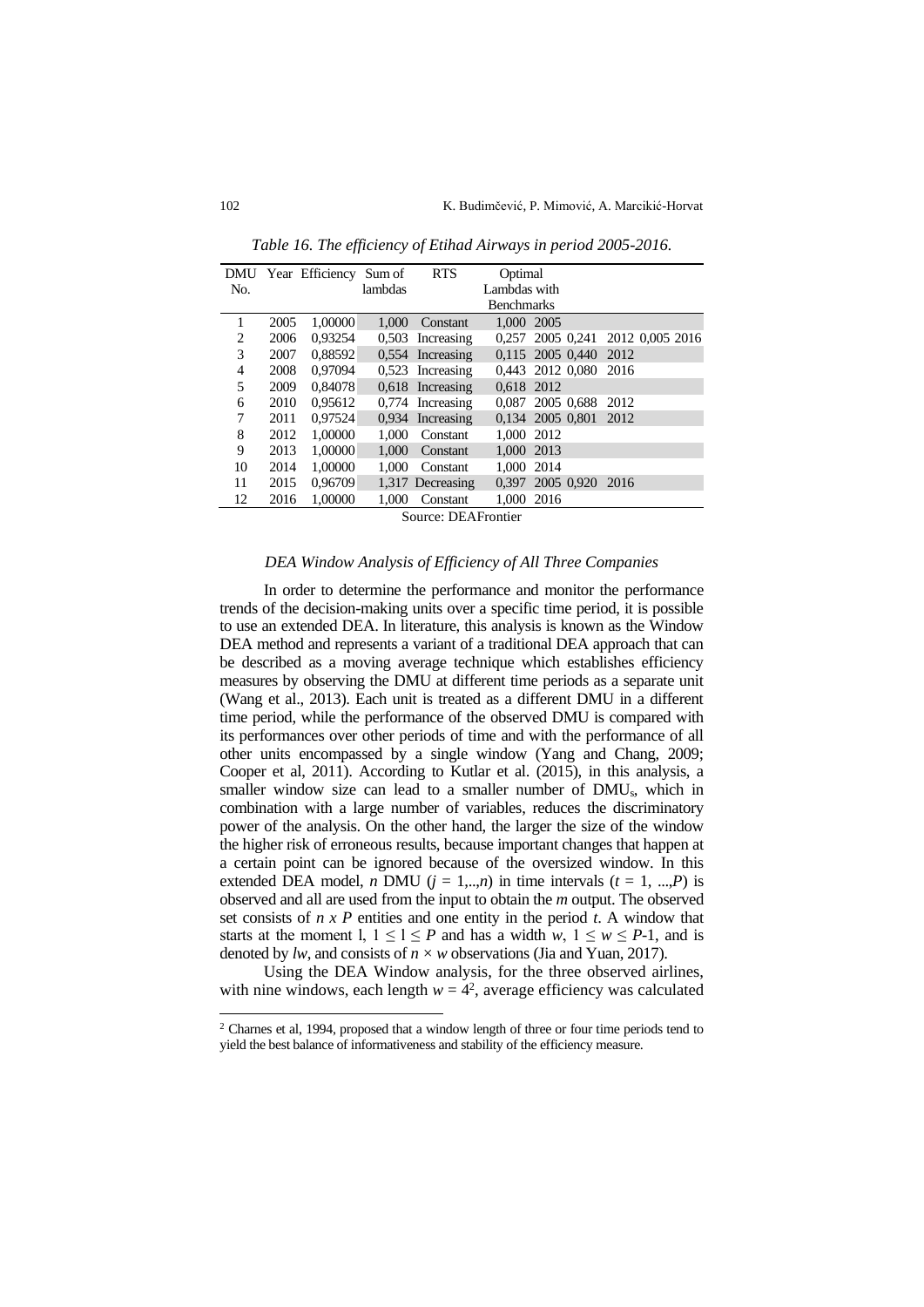in the observed period, 2005-2016, formation and application of 3 x 12 x  $4 = 144$  models (Table 18)<sup>3</sup>.

| Variable  | Ŀ                     | Ь             | l3                         | Oı                    | $\rm O_2$             |
|-----------|-----------------------|---------------|----------------------------|-----------------------|-----------------------|
|           | (No of                | (No of        | (No of                     | (Passengers)          | (Cargo                |
|           | employees)            | aircrafts)    | destinations)              | carried)              | tonnage)              |
| max       | 61205                 | 260           | $150(Q_{2016})$            | 51900000              | 25100000              |
|           | $(EA_{2016})$         | $(EA_{2016})$ |                            | $(EA_{2016})$         | $(EA_{2016})$         |
| min       | 2116                  | 12            | $23$ (ET <sub>2005</sub> ) | 1000000               | 115000                |
|           | (ET <sub>2005</sub> ) | $(EA_{2005})$ |                            | (ET <sub>2005</sub> ) | (ET <sub>2005</sub> ) |
| mean      | 23240,6111            | 114,22        | 94,13                      | 17803805,55           | 1516454,69            |
| <b>SD</b> | 14966,13              | 64,63         | 30,05                      | 13060547.5            | 4102300,35            |

*Table 17. Descriptive statistics of input and output variables*

|                     |   |                     |   |                     |                     |              |                     |                     |                                                             |           |                     |      | 2005 2006 2007 2008 2009 2010 2011 2012 2013 2014 2015 2016 Average |
|---------------------|---|---------------------|---|---------------------|---------------------|--------------|---------------------|---------------------|-------------------------------------------------------------|-----------|---------------------|------|---------------------------------------------------------------------|
| Emirates            | 1 | 1                   | 1 | 1                   |                     |              |                     |                     |                                                             |           |                     |      | 1                                                                   |
| <b>Airlines</b>     |   | 1                   |   | 1 0,97              | $\mathbf{1}$        |              |                     |                     |                                                             |           |                     |      | 0,99                                                                |
|                     |   |                     |   | 1 0,95 0,95         |                     | 1            |                     |                     |                                                             |           |                     |      | 0,97                                                                |
|                     |   |                     |   |                     | 1 0,95              | $\mathbf{1}$ | 1                   |                     |                                                             |           |                     |      | 0,98                                                                |
|                     |   |                     |   |                     | 0.95                | $\mathbf{1}$ | $\mathbf{1}$        | 1                   |                                                             |           |                     |      | 0,98                                                                |
|                     |   |                     |   |                     |                     | 1            | $\mathbf{1}$        | 1                   | 1                                                           |           |                     |      | 1                                                                   |
|                     |   |                     |   |                     |                     |              | 1                   | 1                   | 1                                                           | 1         |                     |      | 1                                                                   |
|                     |   |                     |   |                     |                     |              |                     | 1                   | 1                                                           | 1         | $\mathbf{1}$        |      | 1                                                                   |
|                     |   |                     |   |                     |                     |              |                     |                     |                                                             |           | 0,96 0,99 0,99      | 1    | 0,98                                                                |
| <i><b>Oatar</b></i> |   | 0,36 0,42 0,50 0,63 |   |                     |                     |              |                     |                     |                                                             |           |                     |      | 0.48                                                                |
| Airways             |   |                     |   | 0,42 0,50 0,63 0,67 |                     |              |                     |                     |                                                             |           |                     |      | 0,56                                                                |
|                     |   |                     |   | 0,50 0,63 0,67 0,73 |                     |              |                     |                     |                                                             |           |                     |      | 0.63                                                                |
|                     |   |                     |   |                     | 0,66 0,70 0,78 0,86 |              |                     |                     |                                                             |           |                     |      | 0,75                                                                |
|                     |   |                     |   |                     |                     |              | 0,70 0,75 0,83 0,83 |                     |                                                             |           |                     |      | 0,78                                                                |
|                     |   |                     |   |                     |                     |              |                     | 0,75 0,82 0,82 0,84 |                                                             |           |                     |      | 0.81                                                                |
|                     |   |                     |   |                     |                     |              |                     |                     | 0,81 0,81 0,83 0,84                                         |           |                     |      | 0,82                                                                |
|                     |   |                     |   |                     |                     |              |                     |                     | 0,80 0,82 0,83                                              |           | 1                   |      | 0,86                                                                |
|                     |   |                     |   |                     |                     |              |                     |                     |                                                             | 0,84 0,84 | $\mathbf{1}$        | 0,95 | 0,90                                                                |
| Etihad              |   | 0,92 0,89 0,92 0,94 |   |                     |                     |              |                     |                     |                                                             |           |                     |      | 0,92                                                                |
| Airways             |   |                     |   | 0,89 0,92 0,94 0,89 |                     |              |                     |                     |                                                             |           |                     |      | 0,91                                                                |
|                     |   |                     |   | 0,91 0,94 0,89      |                     | 1            |                     |                     |                                                             |           |                     |      | 0.93                                                                |
|                     |   |                     |   |                     | 0,97 0,88 0,98      |              | 1                   |                     |                                                             |           |                     |      | 0.96                                                                |
|                     |   |                     |   |                     |                     |              | 0,84 0,95 0,96      | $\mathbf{1}$        |                                                             |           |                     |      | 0,94                                                                |
|                     |   |                     |   |                     |                     |              | 0,95 0,96           |                     | 1 0.92                                                      |           |                     |      | 0.96                                                                |
|                     |   |                     |   |                     |                     |              | 0.96                |                     | 1 0,92 0,88                                                 |           |                     |      | 0,94                                                                |
|                     |   |                     |   |                     |                     |              |                     |                     | 1 0,92 0,87 0,74                                            |           |                     |      | 0,88                                                                |
|                     |   |                     |   |                     |                     |              |                     |                     |                                                             |           | 0.92 0.89 0.74 0.81 |      | 0,84                                                                |
| Average             |   |                     |   |                     |                     |              |                     |                     | 0,76 0,77 0,80 0,85 0,84 0,91 0,93 0,93 0,91 0,90 0,91 0,92 |           |                     |      |                                                                     |

*Table 18.Average efficiency: variation through windows*

<sup>3</sup> All DEA Window calculations were made using Solver LV8 software package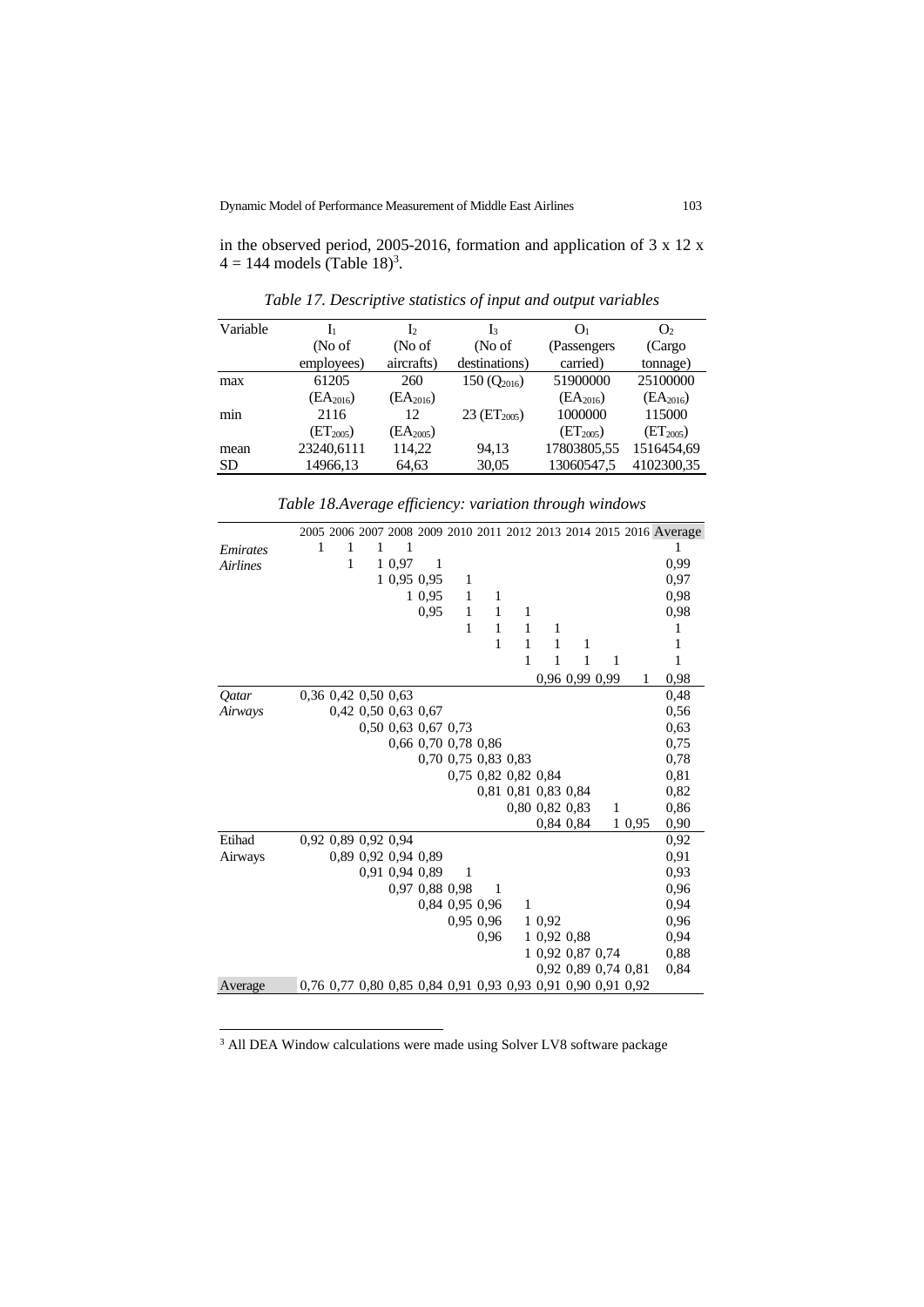|                 | 2005- | 2006- | 2007- | 2008- | 2009-    | $2010-$  | $2011 -$ | 2012- | 2013-    |
|-----------------|-------|-------|-------|-------|----------|----------|----------|-------|----------|
|                 | 2006- | 2007- | 2008- | 2009- | $2010-$  | $2011 -$ | 2012-    | 2013- | 2014-    |
|                 | 2007- | 2008- | 2009- | 2010- | $2011 -$ | 2012-    | 2013-    | 2014- | $2015 -$ |
|                 | 2008  | 2009  | 2010  | 2011  | 2012     | 2013     | 2014     | 2015  | 2016     |
| Emirates        |       | 0.99  | 0.97  | 0.98  | 0.98     |          |          |       | 0.98     |
| <b>Airlines</b> |       |       |       |       |          |          |          |       |          |
| Oatar           | 0.48  | 0.56  | 0.63  | 0.75  | 0.78     | 0.81     | 0.82     | 0.86  | 0.90     |
| Airways         |       |       |       |       |          |          |          |       |          |
| Etihad          | 0.92  | 0.91  | 0.93  | 0.96  | 0.94     | 0.96     | 0.94     | 0.88  | 0,84     |
| Airways         |       |       |       |       |          |          |          |       |          |

*Table 19. Average efficiency: variation through windows*

| Table 20. Average efficiency through term |  |
|-------------------------------------------|--|
|-------------------------------------------|--|

|  |  |  |  |                                    |  | - 1                                                                                                                                                                               |
|--|--|--|--|------------------------------------|--|-----------------------------------------------------------------------------------------------------------------------------------------------------------------------------------|
|  |  |  |  |                                    |  | 1 0.95                                                                                                                                                                            |
|  |  |  |  |                                    |  |                                                                                                                                                                                   |
|  |  |  |  | 0.92 0.89 0.91 0.95 0.87 0.97 0.97 |  | 2005 2006 2007 2008 2009 2010 2011 2012 2013 2014 2015 2016<br>1 1 1 0.98 0.96 1 1 1 0.99 0.99 0.99<br>0,36 0,42 0,50 0,63 0,69 0,75 0,83 0,81 0,83 0,84<br>1 0.92 0.88 0.74 0.81 |

The dynamic analysis of the achieved efficiency, in case the set of decision-making units, takes the observed periods for all three companies together in consideration, and shows significant deviations from the previous analysis, but gives comparable results in the observed period. The results show that for Emirates, in that sense, in 2005, 2006, 2007, 2010, 2011, 2012 and 2016, they were efficient in the use of available resources, for Qatar it was only in 2015, and for Etihad 2012 (Table 19). The graphic presentation of the efficiency movement (Figure 1) illustrates the relatively stable efficiencies in the observed period for Emirates, the rising trend for Qatar and the declining trend for Etihad (Figure 1 and 2) The combined average efficiency of all three companies, over the observed period, first shows growth, and then slight decline, but a relatively stable trend, in the amount of 76% to 93% efficient use of available resources (Table  $17)^4$ 



<sup>4</sup> All calculations were made using DEA Solver LV8 software package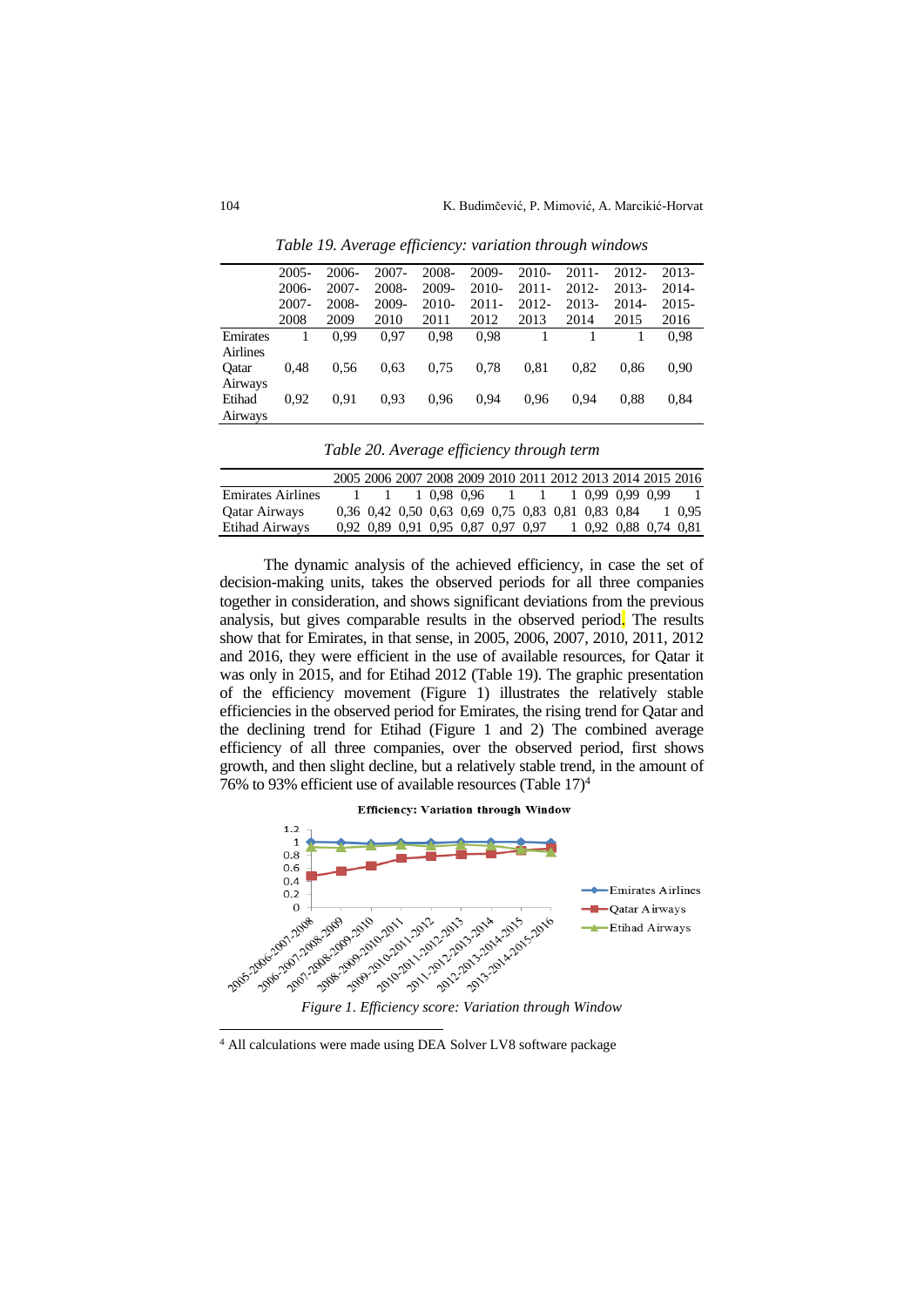Dynamic Model of Performance Measurement of Middle East Airlines 105



*Figure 2. Average efficiency score: Variation by Term*

## *Effect of Efficiency on Airline Profits*

After comparing the three airlines' efficiency results, the achieved values were also compared with the business results, expressed in terms of profit, for *Emirates* airlines (graph). For the other two airlines, a similar analysis could be performed, but due to the lack of the data this analysis was omitted.

| Year |                                                   | Profit (normalized) Efficiency (DEA CRS model) |  |  |  |  |  |  |  |
|------|---------------------------------------------------|------------------------------------------------|--|--|--|--|--|--|--|
| 2005 | 0.61                                              |                                                |  |  |  |  |  |  |  |
| 2006 | 0.75                                              |                                                |  |  |  |  |  |  |  |
| 2007 | 1,22                                              |                                                |  |  |  |  |  |  |  |
| 2008 | 1,07                                              | 0.95                                           |  |  |  |  |  |  |  |
| 2009 | 0.61                                              | 0.95                                           |  |  |  |  |  |  |  |
| 2010 | 0.85                                              |                                                |  |  |  |  |  |  |  |
| 2011 | 1,31                                              |                                                |  |  |  |  |  |  |  |
| 2012 | 0,44                                              |                                                |  |  |  |  |  |  |  |
| 2013 | 0.68                                              |                                                |  |  |  |  |  |  |  |
| 2014 | 1,03                                              |                                                |  |  |  |  |  |  |  |
| 2015 | 1,43                                              | 0.99                                           |  |  |  |  |  |  |  |
| 2016 | 2,014                                             |                                                |  |  |  |  |  |  |  |
|      | $\mathcal{C}_{\alpha}$ and $\mathcal{C}_{\alpha}$ |                                                |  |  |  |  |  |  |  |

*Table 21. The comparison of normalized profit values with achieved efficiency for Emirates*

Source: author

Based on the results it can be concluded that the *Emirates'* profit movement was in line with the global economic situation and the impact of the external factors, such as the global financial crisis that occurred in October 2008. Although the UAE economy started to turn around in 2011, the real effect of the growth was felt throughout 2012, especially in trade, aviation, tourism and retail sectors — the key drivers of economic growth in addition to oil. The above implies that even though *Emirates* used its resources efficiently, as indicated by the straight red efficiency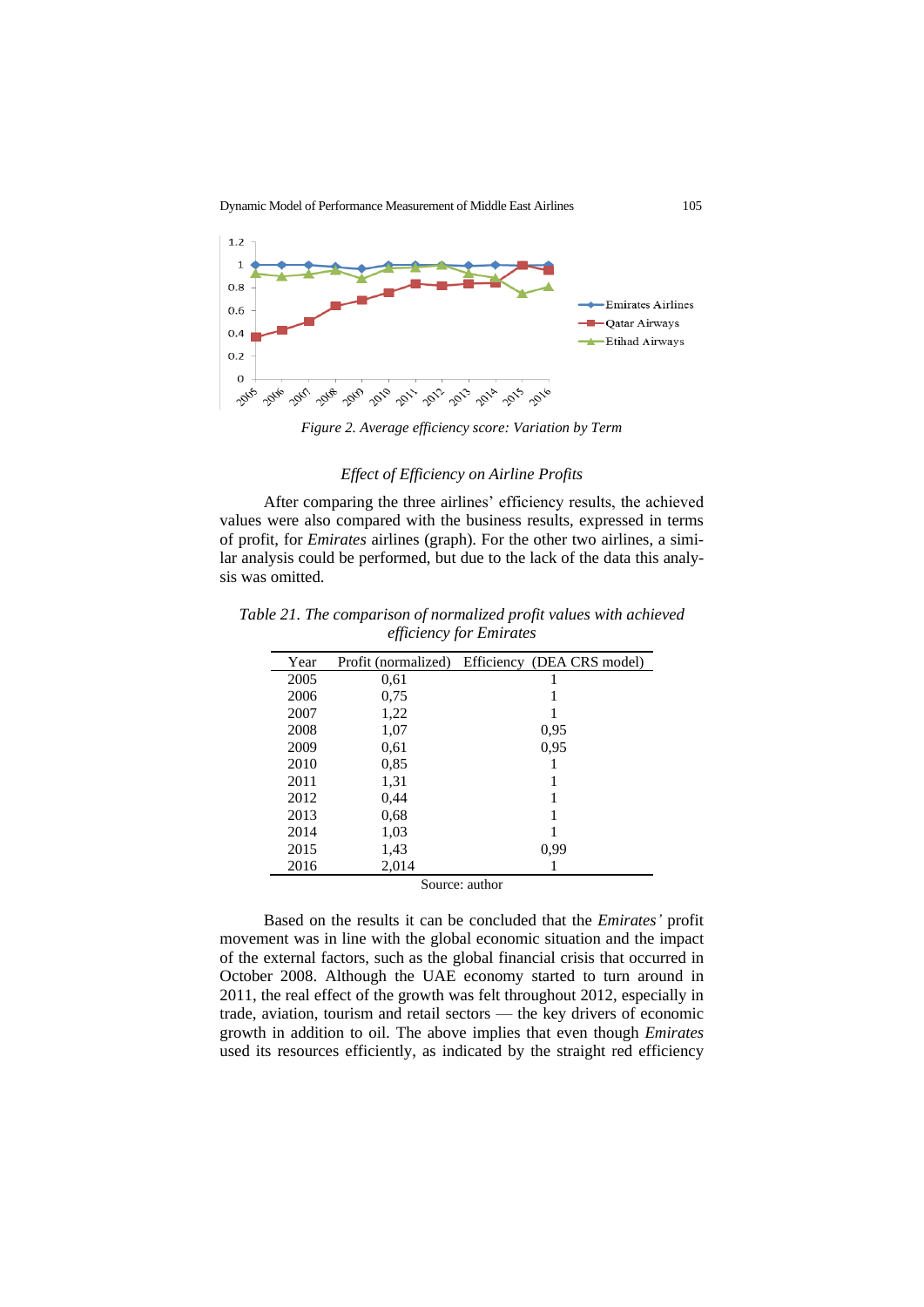line, the external factors and circumstances that were beyond airline's control nevertheless had an impact on the achieved profit values.





The correlation analysis was conducted as well for the *Emirates* airline, in order to examine if there is a correlation between the two observed variables - profit and efficiency from *DEA CCR* model (table).

|                           |                  | Profit       | Efficiency     |
|---------------------------|------------------|--------------|----------------|
|                           |                  | (normal)     | (from DEA CRS) |
| Profit (normal)           | R                | 1,0000       |                |
|                           | R Standard Error |              |                |
|                           | $\tau$           |              |                |
|                           | <i>p</i> -value  |              |                |
|                           | H0(5%)           |              |                |
| Efficiency                |                  |              |                |
| (from DEA CRS model)      | R                | 0,1260       | 1,0000         |
|                           | R Standard Error | 0,0984       |                |
|                           | T                | 0,4015       |                |
|                           | <i>p</i> -value  | 0,6965       |                |
|                           | H0(5%)           | accepted     |                |
| R                         |                  |              |                |
|                           |                  | No# of valid |                |
| Variable vs. Variable     | R                | cases        |                |
| Efficiency (DEA CRS       |                  |              |                |
| model) vs Profit (normal) | 0,1260           | 12           |                |
|                           | Source: Authors  |              |                |

*Table 22. The Correlation Coefficients Matrix*

Based on the results of the conducted analysis it can be concluded that the correlation doesn not exist ( $p = 0,6965$ ;  $H0(5%)$  accepted) between the two observed variables when it comes to the *Emirates* airline,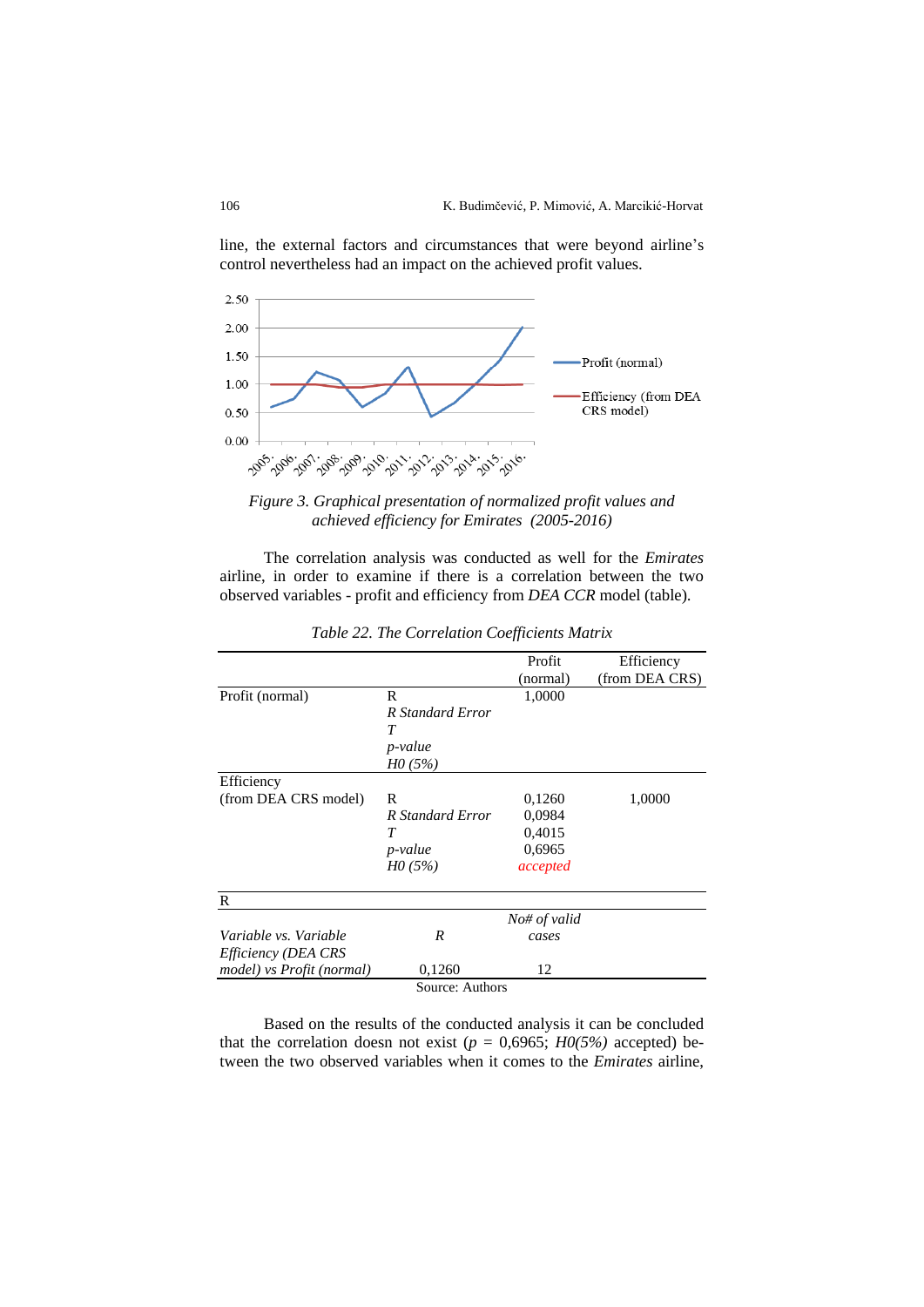which supports the previously obtained results. However, this does not mean that the correlation does not exist between the efficiency and some other performance indicator for this airline, if that was chosen for the purpose of the analysis.

## *CONCLUSION*

Based on the conceptual framework of the research, the efficiency evaluation of the three Middle Eastern airlines was carried out by implementing *DEA* methodology. Accordingly, *DEA* efficiency model was created and applied, where the achieved and target performance values were quantified and compared as part of the efficiency evaluation of the three ME airlines. The results of the carried analysis indicated that the *Emirates Airline* achieved the highest level of operations efficiency when it comes to the observed ME airlines. It operated efficiently in nine out of twelve observed years, *Etihad Airways* in five and *Qatar Airways* in only three years within the given period. The results also showed that *Qatar Airways* has the lowest efficiency when it comes to the input/output ratio, while *Emirates* and *Etihad* are considered to be relatively efficient. DEA Window analysis showed that Etihad had the best performance and best practice in the observed period.

Besides that, for the *Emirates* airline an additional analysis was performed in order to examine whether the correlation exists between the efficiency from DEA CCR model and the achieved profit during the observed period of twelve years. For the other two airlines such data could not be found, so the analysis was omitted. The results showed that the correlation did not exist between the two observed values, which is in line with the results of the previous analysis. However, this does not imply that the correlation will not exist between the efficiency and some other performance indicator for this airline, such as revenue, etc. Based on the achieved level of efficiency, further measures will be undertaken to improve their business in the future.

When it comes to the constraints and shortcomings of the conducted research, one of them is that only five performance indicators were taken into account during the assessment, which partly reflected in the results of the analysis. Besides that, a time period of twelve years was considered during the performance evaluation, while a longer time span could have given more comprehensive and reliable results. Bearing that in mind, the analysis could be more detailed and complete if the number of the preselected performance indicators was greater and the observed time period longer, which is also one of the useful implications for future research. However, despite these shortcomings, the conducted study provides a theoretical and practical contribution to the further development of the aforementioned research area, bearing in mind that until now the same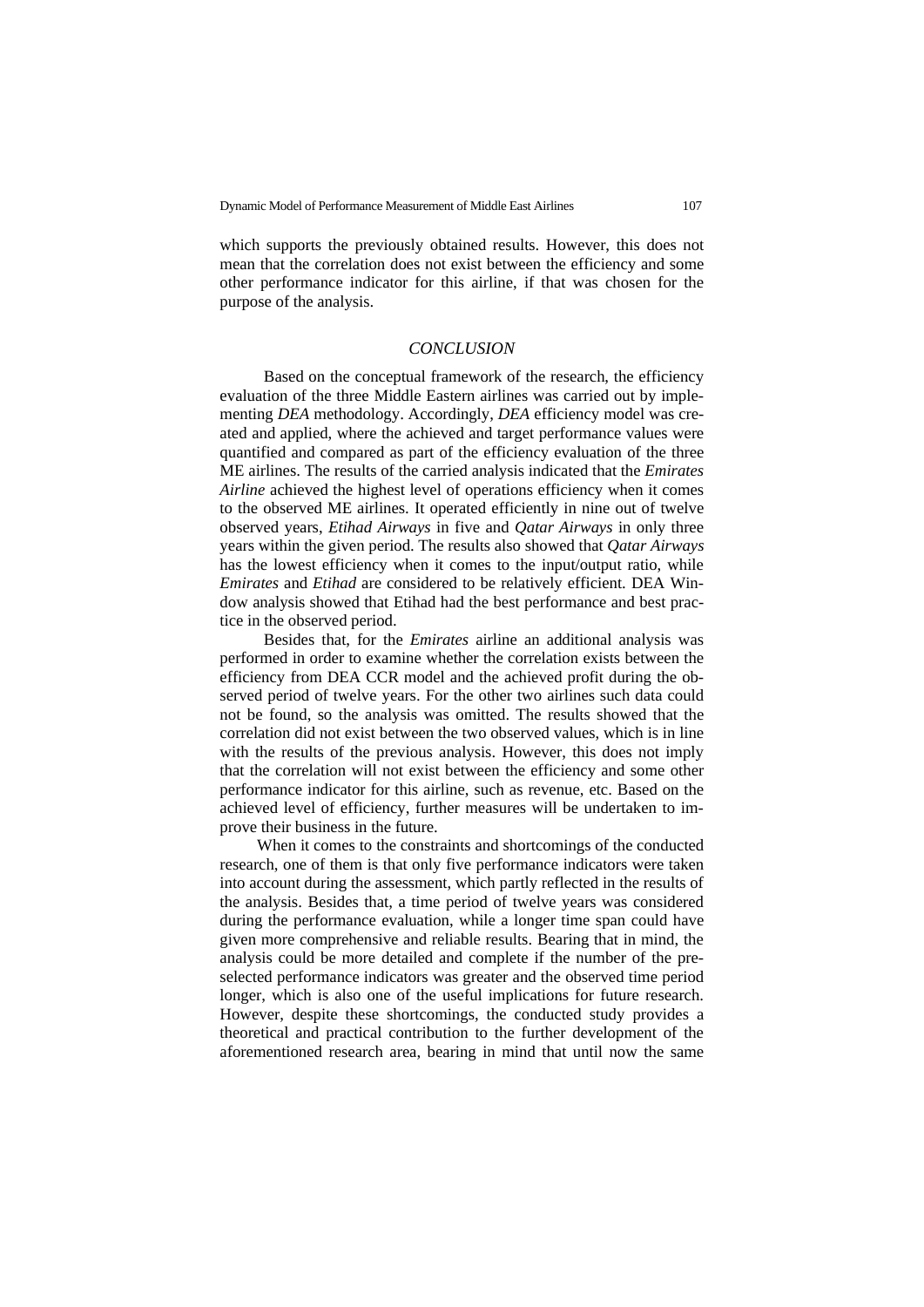analysis has not been conducted when it comes to the three ME airlines using the same parameters and methodology. Therefore, the obtained results can provide an important guideline for the future operations of the Middle Eastern airlines, as well as for other airlines around the globe.

## *REFERENCES*

- Аl-Sayeh, K. (2014). *The Rise of the Emerging Middle East Carriers: Outlook and Implications for the Global Airline Industry*, Massachusetts Institute of Technology[, http://hdl.handle.net/1721.1/89852](http://hdl.handle.net/1721.1/89852)
- Asaftei, G., Kumbhakar, C. S. (2008). Regulation and efficiency in transition: the case of Romanian banks, *Journal of Regulatory Economics*, 33, 253-282, <https://doi.org/10.1007/s11149-007-9041-0>
- Baker, D. A. (2013). Service Quality and Customer Satisfaction in the Airline Industry: A Comparison between Legacy Airlines and Low-Cost Airlines, *American Journal of Tourism Research,* 2(1), 67-77, [https://doi.org/10.11634/](https://doi.org/10.11634/%0b216837861403317) [216837861403317](https://doi.org/10.11634/%0b216837861403317)
- Banker, R., Cummins, D., Klumpes, P. (2010). Performance Measurement in the Financial Services Sector, *Journal of Banking & Finance*, 34 (7), 1413-1728, <https://doi.org/10.1016/j.jbankfin.2010.02.024>
- Barbot, C., Costa, A., Sochirca, E. (2008). Airlines performance in the new market context: A comparative productivity and efficiency analysis, *Journal of Air Transport Management*, 14 (5), 270-274, [https://doi.org/10.1016/j.jairtraman.](https://doi.org/10.1016/j.jairtraman.%0b2008.05.003) [2008.05.003](https://doi.org/10.1016/j.jairtraman.%0b2008.05.003)
- Barros, C. P, Peypoch, N. (2009). An evaluation of European airlines' operational performance, *International Journal of Production Economics,* 122, 525–533, <https://doi.org/10.1016/j.ijpe.2009.04.016>
- Charnes, A., Cooper, W.W., Rhodes, E. (1978). Measuring the efficiency of decision making units, *European Journal of Operational Research*, 2(6), 429-444, [https://doi.org/10.1016/0377-2217\(78\)90138-8](https://doi.org/10.1016/0377-2217(78)90138-8)
- Coli, M., Nissi, E., Rapposelli, A. (2011). Efficiency Evaluation in an Airline Company: Some Empirical Results, *Journal of Applied Sciences*, 11 (4), 737- 742, DOI: [10.3923/jas.2011.737.742](http://dx.doi.org/10.3923/jas.2011.737.742)
- Cook W.D., Seiford L.M. (2009). Data Envelopment Analysis (DEA) Thirty Years On // – Thirty Years On, *European Journal of Operational Research*, 192(1), 1–17[, https://doi.org/10.1016/j.ejor.2008.01.032](https://doi.org/10.1016/j.ejor.2008.01.032)
- Cooper, W.W., Seiford, L.M., Tone, K. (2007). *Data Envelopment Analysis: A Comprehensive Text with Models, Applications*, References and DEÀ-Solver Software, 2nd ed., New York, Springer, DOI: 10.1007/978-0-387-45283-8.
- Cooper, W. Seiford, L. Zhu, J. (2011): *Handbook on Data Envelopment Analysis*. Springer Science+Business Media, New York.
- Dyson, R.G., Allen, R., Camanho, A.S., Podinovski, V.V., Sarrico, C.S., Shale, E.A. (2001). Pitfalls and protocols in DEA, *European Journal of Operational Research* 132, 245-259[, https://doi.org/10.1016/S0377-2217\(00\)00149-1](https://doi.org/10.1016/S0377-2217(00)00149-1)
- Fethi, M. D., Jackson, P., Weyman-Jones, T. G. (2000). Measuring the efficiency of European airlines: an application of DEA and Tobit Analysis, *EPRU Discussion Papers*,<http://hdl.handle.net/2381/370>
- Grafton, J., Lillis, M. A., Widener, K. S. (2010). The role of performance measurement and evaluation in building organizational capabilities and performance,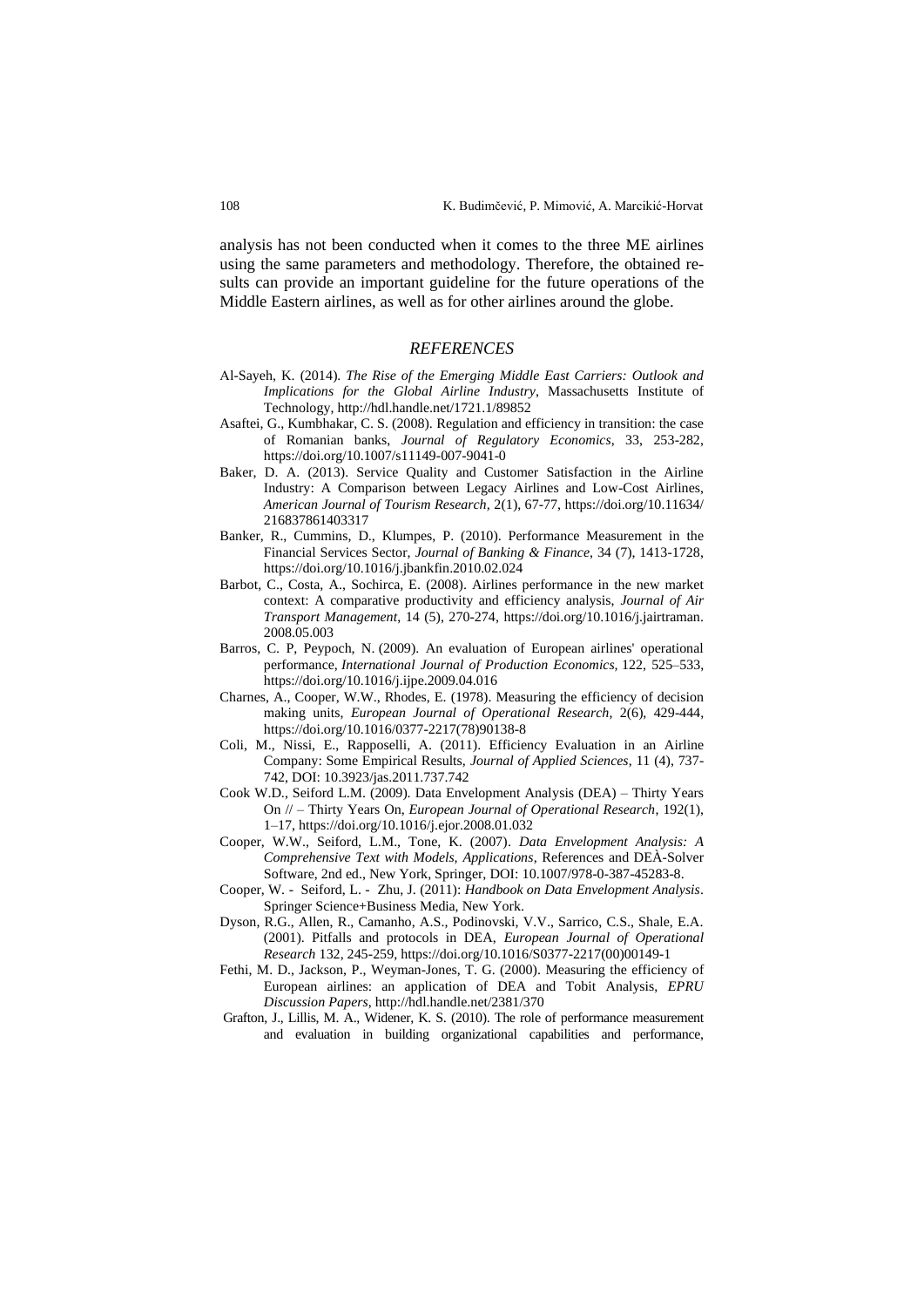Dynamic Model of Performance Measurement of Middle East Airlines 109

*Accounting, Organizations and Society*, 35, 689-706, [https://doi.org/10.1016/](https://doi.org/10.1016/%0bj.aos.2010.07.004) [j.aos.2010.07.004](https://doi.org/10.1016/%0bj.aos.2010.07.004)

- Groen, B. A. C., Wouters, M. J. F., Wilderom, C. P. M. (2012). Why do employees take more initiatives to improve their performance after co-developing performance measures? A Field study, *Management Accounting Research*, 23, 120-141[, https://doi.org/10.1016/j.mar.2012.01.001](https://doi.org/10.1016/j.mar.2012.01.001)
- Han, S., Ham, S. S., Yang, I., Baek, S. (2012). Passengers' perceptions of airline lounge: Importance of attributes that determine usage and service quality measurement, *Tourism Management*, 33(5), 1103-1111, [https://doi.org/10.1016/j.tourman.2011.](https://doi.org/10.1016/j.tourman.2011.%0b11.023) [11.023](https://doi.org/10.1016/j.tourman.2011.%0b11.023)
- Jia, T. Yuan, H. (2017): The application of DEA (Data Envelopment Analysis) window analysis in the assessment of influence on operational efficiencies after the establishment of branched hospitals. *BMC Health Services Research,*17*:*2-8, DOI[:10.1186/s12913-017-2203-6](https://doi.org/10.1186/s12913-017-2203-6)
- Kennedy, J., Smith, A.S.J. (2004). Assessing the efficient cost of sustaining Britain's rail network – perspectives based on zonal comparisons, *Journal of Transport Economics and Policy*, 38(1), 17-23[, www.jstor.org/stable/20173052.](http://www.jstor.org/stable/20173052)
- Kutlar, A. Kabasakal, A. Babacan, A. (2015): Dynamic Efficiency of Turkish Banks: a DEA Window and Malmquist Index Analysis for Period of 2003- 2012. *Sosyoekonomi,* 23(24): 71-97.
- Martić, M., Savić, G. (2001). An application of DEA for comparative analysis and ranking of regions in Serbia with regards to social-economic development, *EJOR*, 129 (3), 344-355[, https://doi.org/10.1016/S0377-2217\(00\)00156-9](https://doi.org/10.1016/S0377-2217(00)00156-9)
- Masarrat, G., Jha, S. (2014). Assessing Customer Perception of Service Quality: Comparative Study of Airlines in UAE, *World Review of Business Research*, 4(2), 291-303.
- Mimović, P., Krstić, A. (2016). The Integrated application of the AHP and DEA methods in evaluating the performances of higher education institutions in the Republic of Serbia, *Economic horizons,* 18 (1), 71-85, DOI:10.5937/ekonhor1601071M
- Odeck, J., Alkadi, A. (2004). The performance of subsidized urban and rural public bus operators: Empirical evidence from Norway, *Annals of Regional Science*, 38(3), 413-431[, https://doi.org/10.1007/s00168-003-0152-y](https://doi.org/10.1007/s00168-003-0152-y)
- Paradi, J. C., Schaffnit, C. (2004). Commercial branch performance evaluation and results communication in a Canadian bank–– a DEA application, *European Journal of Operational Research*, 156(39), 719-735, [https://doi.org/10.1016/](https://doi.org/10.1016/%0bS0377-2217(03)00108-5) [S0377-2217\(03\)00108-5](https://doi.org/10.1016/%0bS0377-2217(03)00108-5)
- Sarkis, J. (2002). Preparing Your Data for DEA, Chapter 4 in Avkiran N.: *Productivity Analysis in the Service Sector with Data Envelopment Analysis*, 2nd edition, N K Avkiran, UQ Business School, The University of Queensland, Australia.
- Sherman, H. D., Zhu, J. (2006). *Service Productivity Management: Improving Service Performance Using Data Envelopment Analysis (DEA)*, Springer Science & Business Media: Boston, MA, USA, DOI: 10.1007/0-387-33231-6
- Singh, A. K. (2011). Performance Evaluation of Indian Airline Industry: An Application of DEA, *Asia-Pacific Business Review*, 7(2), 92-103, [https://doi.org/10.1177/097324701100700209](https://doi.org/10.1177%2F097324701100700209)
- Surovitskikh, S., Lubbe, B. (2008). Positioning of selected Middle Eastern airlines in the South African business and leisure travel environment, *[Journal of Air](http://econpapers.repec.org/article/eeejaitra/)  [Transport Management,](http://econpapers.repec.org/article/eeejaitra/)* 14(2), 75-81, [https://doi.org/10.1016/j.jairtraman.](https://doi.org/10.1016/j.jairtraman.%0b2007.12.001) [2007.12.001](https://doi.org/10.1016/j.jairtraman.%0b2007.12.001)
- Scheraga, C.A., (2004). Operational efficiency versus financial mobility in the global airline industry: a data envelopment and Tobit analysis, *Transportation*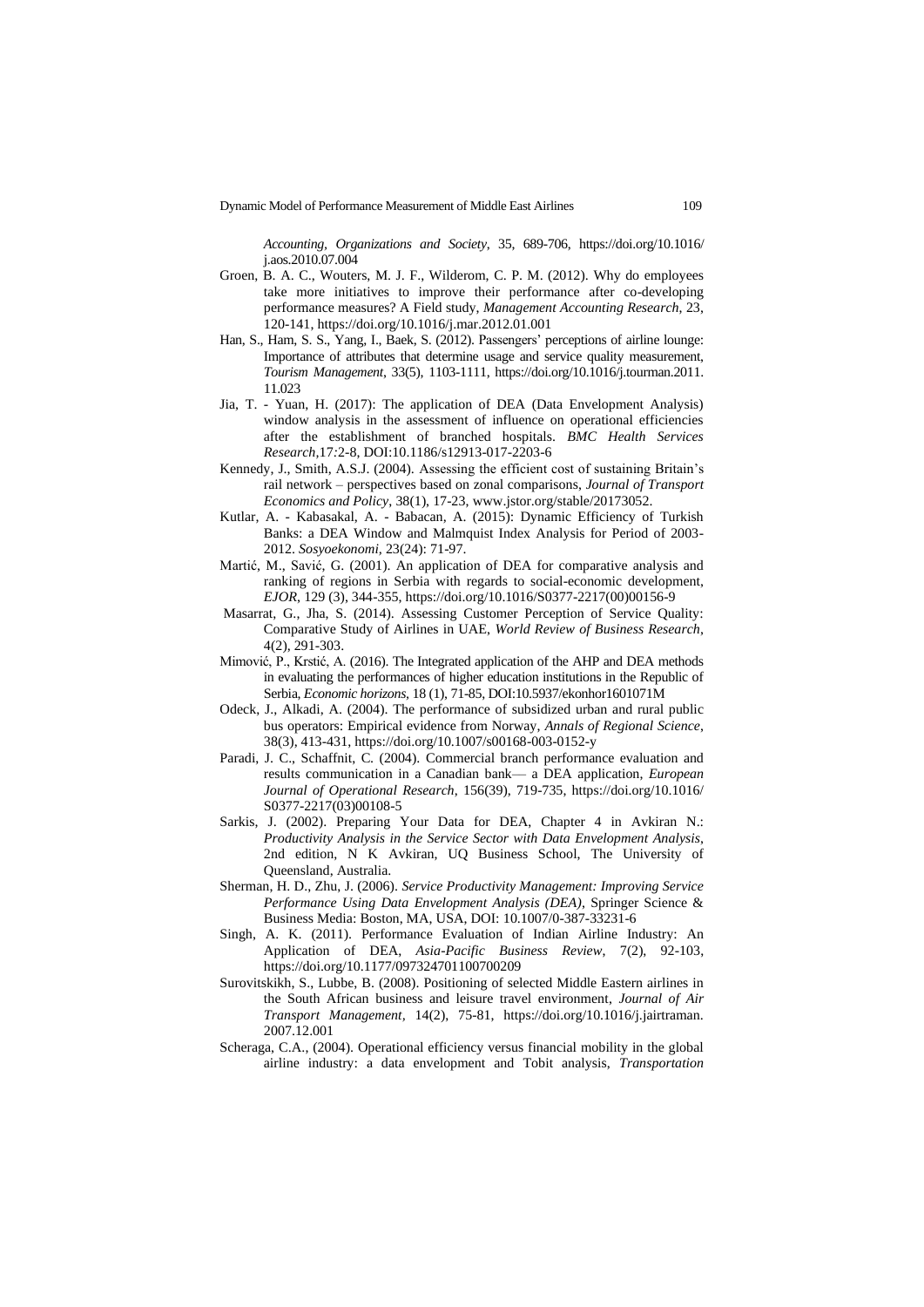*Research Part A: Policy and Practice* 38 (5), 383–404, [https://doi.org/10.](https://doi.org/10.%0b1016/j.tra.2003.12.003) [1016/j.tra.2003.12.003](https://doi.org/10.%0b1016/j.tra.2003.12.003)

- Tsaur, S.H., Chang, T.Y., Yen, C.H (2002). The evaluation of airline service quality by fuzzy MCDM, *Tourism Management*, 23, 107-115[, https://doi.org/10.1016/](https://doi.org/10.1016/%0bS0261-5177(01)00050-4) [S0261-5177\(01\)00050-4](https://doi.org/10.1016/%0bS0261-5177(01)00050-4)
- Tung, A., Baird, K., Schoch, P. H. (2011). Factors influencing the effectiveness of performance measurement systems, *International Journal of Operations & Production Management*, 31(12), 1287-1310, [https://doi.org/10.1108/](https://doi.org/10.1108/%0b01443571111187457) [01443571111187457](https://doi.org/10.1108/%0b01443571111187457)
- Wang, K. Shiwei, Y. Zhang, W. (2013): China's regional energy and environmental efficiency: A DEA window analysis based dynamic. *Mathematical and Computer Modelling,* 58:1117-1127[, https://doi.org/10.1016/j.mcm.2011.11.067](https://doi.org/10.1016/j.mcm.2011.11.067)
- Yang, H. Chang, C. (2009): Using DEA window analysis to measure efficiencies of Taiwan's integrated telecommunication firms. *Telecommunication Policy,*  33:98 – 108[, https://doi.org/10.1016/j.telpol.2008.11.001](https://doi.org/10.1016/j.telpol.2008.11.001)
- Yayla-Kullu, H.M., Tansitpong, P. (2013). A Critical Evaluation of U.S. Airlines' Service Quality Performance: Lower Costs vs. Satisfied Customers, *Journal of Management and Strategy*, 4(4), 1-11[, https://doi.org/10.5430/jms.v4n4p1](https://doi.org/10.5430/jms.v4n4p1)

# **ДИНАМИЧКИ МОДЕЛ МЕРЕЊА ПЕРФОРМАНСИ БЛИСКОИСТОЧНИХ АВИО-КОМПАНИЈА**

#### **Кристина Будимчевић<sup>1</sup> , Предраг Мимовић<sup>2</sup> , Александра Марцикић-Хорват<sup>3</sup>**

**<sup>1</sup>**Етихад ервејз, Уједињени Арапски Емирати

**<sup>2</sup>**Универзитет у Крагујевцу, Економски факултет, Крагујевац, Србија **<sup>3</sup>**Универзитет у Новом Саду, Економски факултет у Суботици, Суботица, Србија

#### **Резиме**

У раду је извршена оцена ефикасности пословања три авио-компаније Блиског истока, при чему је примењена метода анализе обавијањем података. Дефинисањем модела за оцену ефикасности пословања, као и квантификацијом и компарацијом остварених и циљаних перформанси – извршена је евалуација ефикасности пословања три поменуте авио-компаније у посматраном периоду. Добијени резултати представљају вредну информацију за менаџмент поменутих авио-компанија, самим тим што пружају увид у ефикасност тренутног пословања, те се наоснову поменутог креирају мере за побољшање пословања у будућности. Поред тога, добијени резултати указују на перформансе које су на задовољавајућем нивоу ефикасности, као и на оне које треба побољшати како би се постигла оптимална ефикасност пословања све три авио-компаније. Након спроведене анализе, дошло се до закључка да је авио-компанија Emirates постигла најбољу ефикасност пословања, и то у девет од дванаест посматраних година, Etihad Airways у пет, а Qatar Airways у свега три године у датом периоду. Добијени резултати су такође показали да авио-компанија Qatar Airways остварује најмању ефикасност односа улаза и излаза, док се авио-компаније Emirates и Etihad сматрају релативно ефикасним. Поменуто је потврђено и на основу односа остварених и циљаних улазних и излазних величина које су код авио-компанија Emirates и Etihad изједначене, док се код авио-компаније Qatar Airways